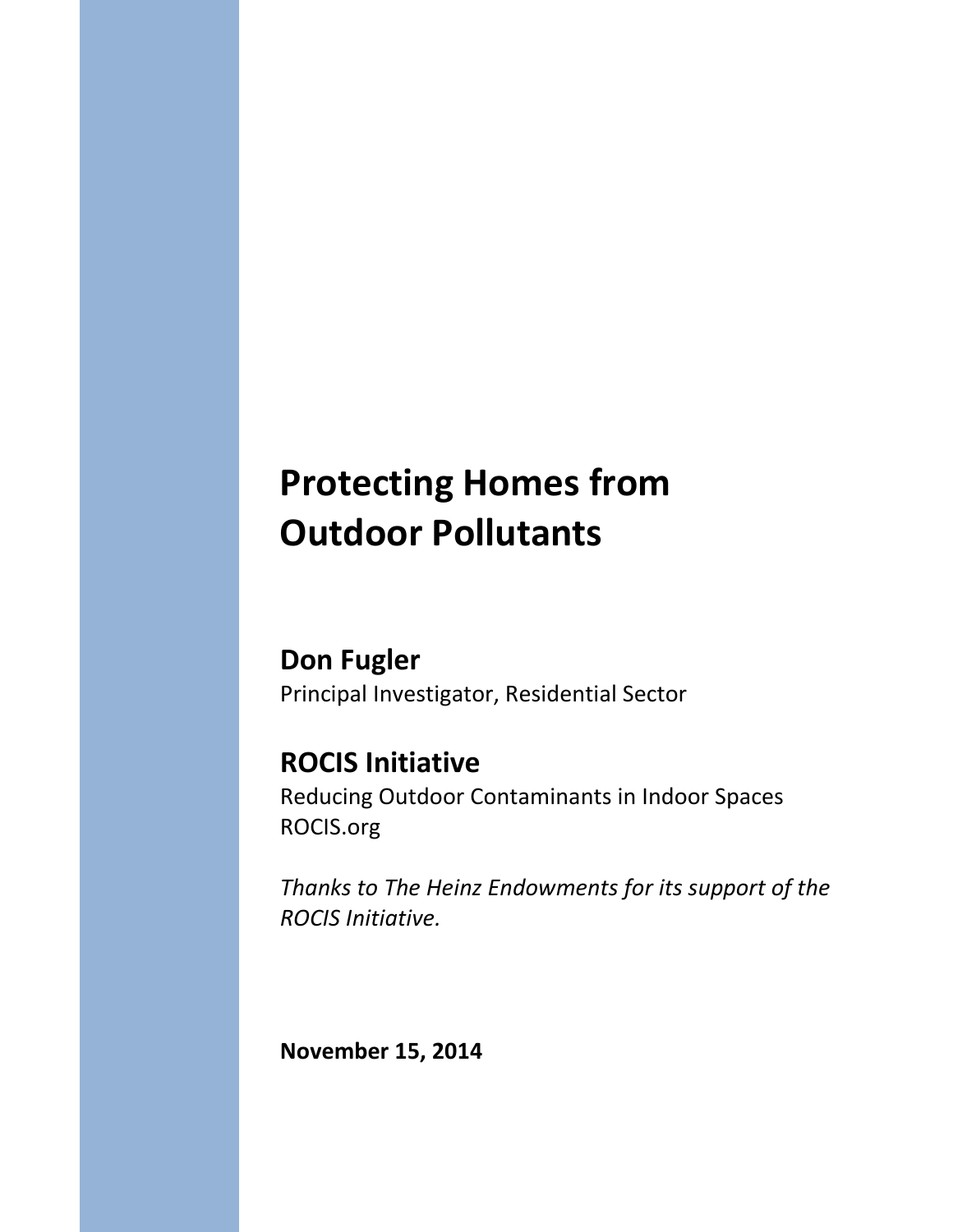#### **ROCIS Team**

**Norman Anderson Project Coordinator** Environmental Health Consultant Winslow, ME 207-649-6145 [andersonenvironmentalhealth@gmail.com](mailto:andersonenvironmentalhealth@gmail.com)

**Don Fugler Principal Investigator, Residential Focus** Indoor Air Quality & Energy Consultant Ontario, Canada [donfugler@gmail.com](mailto:donfugler@gmail.com)

**Linda Wigington Project Lead** Residential Energy Consultant Waynesburg, PA 724-852-3085 [lwigington1@outlook.com](mailto:lwigington1@outlook.com)

**Thomas J. Phillips Principal Investigator, Schools/Commercial Focus** Healthy Building Research Davis, CA [tjp835@sbcglobal.net](mailto:tjp835@sbcglobal.net)

#### **About the Author: Don Fugler**

Don spent 25 years conducting research projects for Canada Mortgage and Housing Corporation (CMHC), in the areas of residential energy use, ventilation, and indoor air quality. Between 1985 and 2010, he managed over 100 research projects. During that period, he published CMHC research reports; wrote and distributed summaries in Research Highlights and About Your House documents and lectured at conferences and meetings. Since 2011, Don's consulting work has addressed indoor air quality and energy issues for federal departments, NGOs, and individuals. He taught part of the IAQ course for Healthy Indoor Air Partnership training for HVAC and environmental professionals, and is continuing work on CSA standard committee F300 (depressurization issues), and CGSB (radon).

#### **Acknowledgements**

Material produced by the ROCIS initiative has benefitted from direction and technical review from a large group of individuals and organizations. The authors wish to thank all for their contributions. Any errors or omissions, however, are the sole responsibility of the authors and ROCIS team.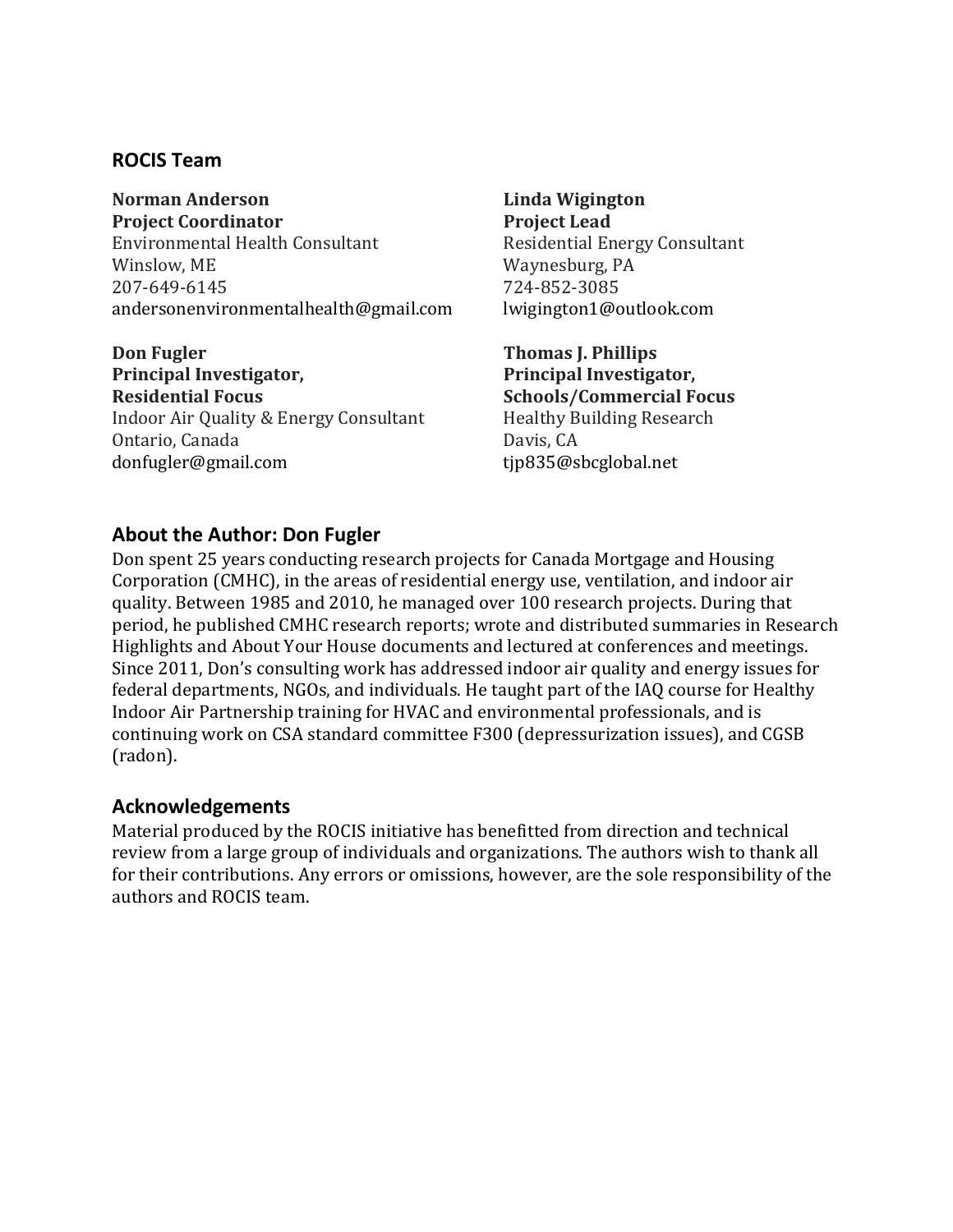# **Table of Contents**

| Appendix B: Information on Units and Test Methods for Measuring Airtightness 25 |
|---------------------------------------------------------------------------------|
|                                                                                 |
| Appendix D: List of Questions Relating to Outdoor Air Pollutants in Houses  28  |
|                                                                                 |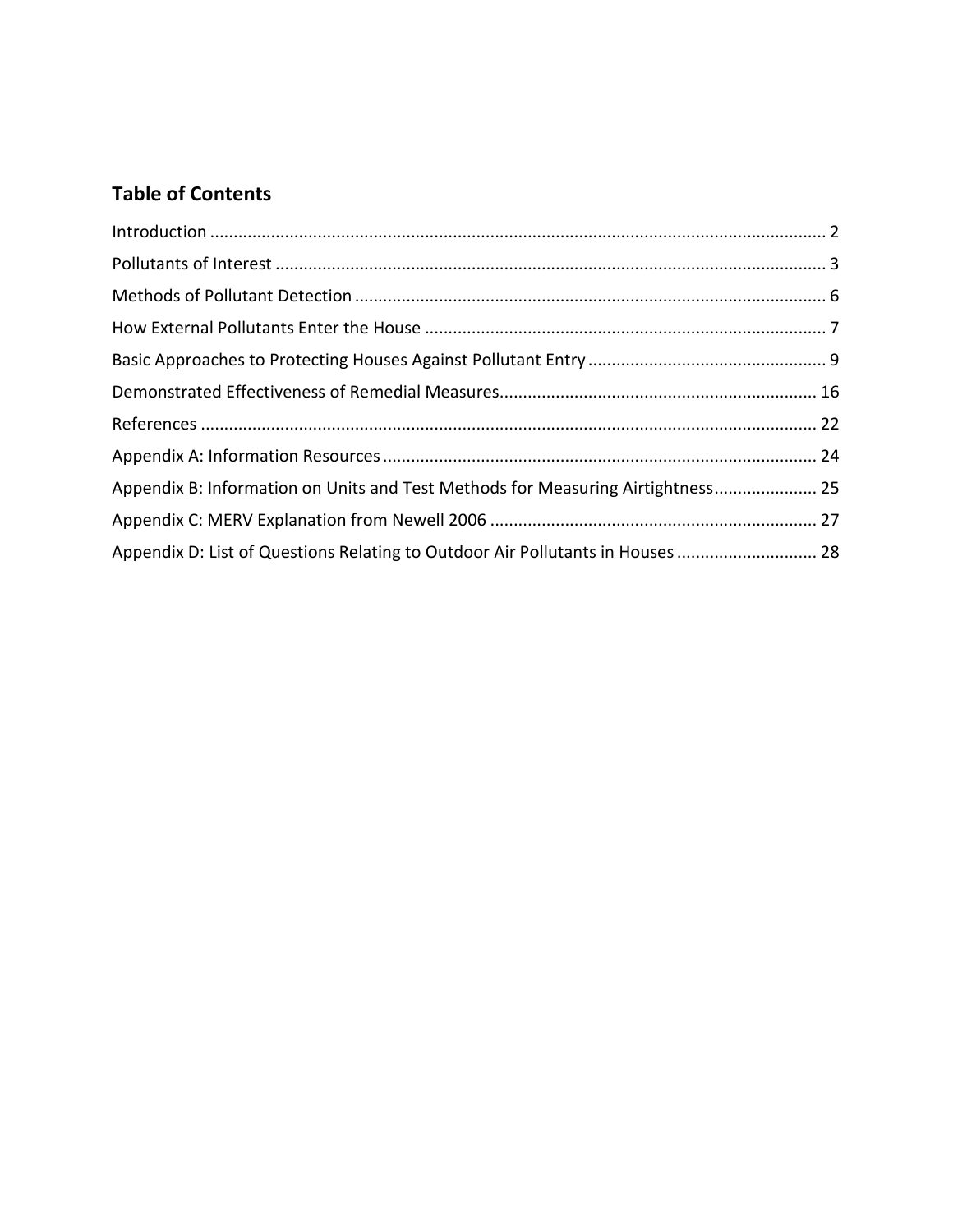#### **Executive Summary**

Residential indoor air quality (IAQ) is affected both by pollutants generated inside houses and by pollutants that enter with outdoor air or water. For years, the emphasis on improving IAQ has been to reduce indoor pollutant sources and to facilitate the dilution of pollutants with ventilation by clean outdoor air. The ROCIS initiative deals with situations where outdoor sources – air, water, soil gases, etc. – are a significant source of indoor pollution and those pollutant loads have to be reduced. Establishing the health basis for reducing impacts in specific circumstances is beyond the scope of this paper. Rather, we intend this paper and the related white paper on commercial buildings to serve as guidance on how to identify and mitigate high concentrations of outdoor pollutants.

This paper examines these issues based on the data collected in American and Canadian housing stock. It presents the material as follows.

First, we review the range of outdoor pollutants that can cause problems and also list indoor sources of those same pollutants. We also touch on the established and emerging methods to detect the presence and concentrations of pollutants. These introductory sections establish a context in which to consider potential mitigation strategies. For more detail on air quality and health, readers are directed to another ROCIS document (The Public Health Basis for the ROCIS Initiative) or several excellent reviews on health effects.

We then describe the basic entry pathways for outdoor pollutants as well as approaches to protecting houses against outdoor pollutant entry. Entry pathways include infiltration of outdoor air; spaces attached to the house; soil gas; tracked-in dirt; and groundwater. Mitigation approaches include building envelope tightness (above and below grade); pressure boundaries; interior air circulation and filtration; cleanliness; and water treatment. We also include examples of actual houses where outdoor pollutants have been successfully minimized and emphasize the need to consider the house as a total system in which none of the solutions stands alone. The effects of one solution can amplify or render useless the utility of another.

We then consider potentially new solutions, including improved filter technology, cleaning equipment for tracked-in dirt, and envelope retrofits. We touch on the coming possibility of homeowner-operated detection devices in a widely-distributed, data-tracking network for locally generated pollutants such as wood smoke or industrial sources.

Finally, the recommendations section suggests that further research and monitoring in this relatively new field will help to optimize the mitigation solutions. Priority areas should focus on vulnerable populations and specific high-load pollutant areas.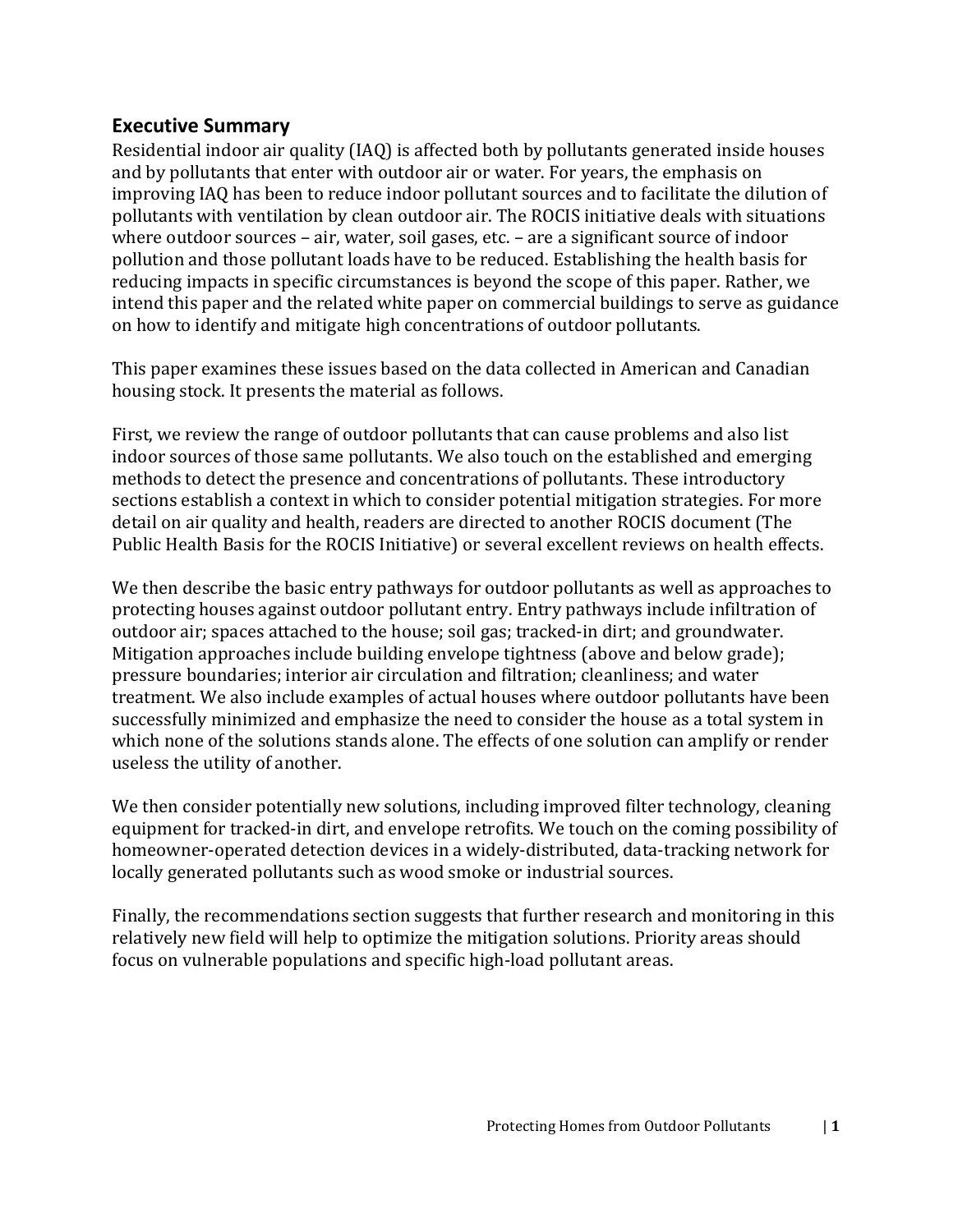### <span id="page-4-0"></span>**Introduction**

Most health authorities emphasize the need for houses to be ventilated with adequate amounts of outdoor air. Mechanical or natural ventilation flushes out air pollutants generated inside the house. Ventilation can help to control excess humidity during cold climate winters. The recommended amounts of outdoor air to be introduced are quantified in heating, ventilating, and air conditioning (HVAC) standards as well as in many building codes (ANSI/ASHRAE 2013). The premise behind these regulations is that the outdoor air is significantly "cleaner" than the indoor air it replaces.

What if this premise is unfounded? What if the outdoor air carries a load of air pollutants that is more challenging to human health than the indoor air? Are there ways to determine if and when this occurs? Are there means to protect householders from the deleterious effects of poor outdoor air? Ventilation standards do reference that some outdoor air will require cleaning, although they do not provide much detail as to how this should be done (ANSI/ASHRAE 2013).

Let's look at some obvious examples. Houses downwind from a farm where pig manure is being spread will not be opening windows for "a breath of fresh air." In winter, communities in valleys with high levels of wood burning often have trouble with excessive outdoor particle levels (and odors). People with respiratory illnesses are advised to limit window opening during periods of high pollen counts in outdoor air or when hot, still summer days ramp up outdoor ozone concentrations.

There are certainly locations and times where restricting outdoor air entry makes more sense than facilitating it. Can such restriction be accomplished safely? While a householder could turn off any mechanical ventilation system that induces air exchange, many North American houses see far more air exchange through leakage than through intentional ventilation. How do you control leakage of outdoor air through the house envelope? Can house envelopes be made tight enough to restrict the entry of outdoor air? Even if the envelope effectively blocks entry of outdoor air, are there secondary paths such as through the garage or through the soil that can also introduce pollutants?

Outdoor air is not the only means of pollutant entry, although it is usually the largest. Soil gas can enter through cracks and leaks in the foundation. Pollutants can come in with municipal or well water, then become airborne once in the house. Other hazardous materials enter through dust that is tracked in on shoes or is piggybacked on clothing or the fur of pets.

This paper examines these issues based on the data collected in American and Canadian housing stock. It presents the material as follows:

- **Pollutants**: First, we review the range of outdoor pollutants that can cause problems and also list related indoor sources of those pollutants.
- **Detection methods**: We touch on detection methods to determine pollutant concentrations.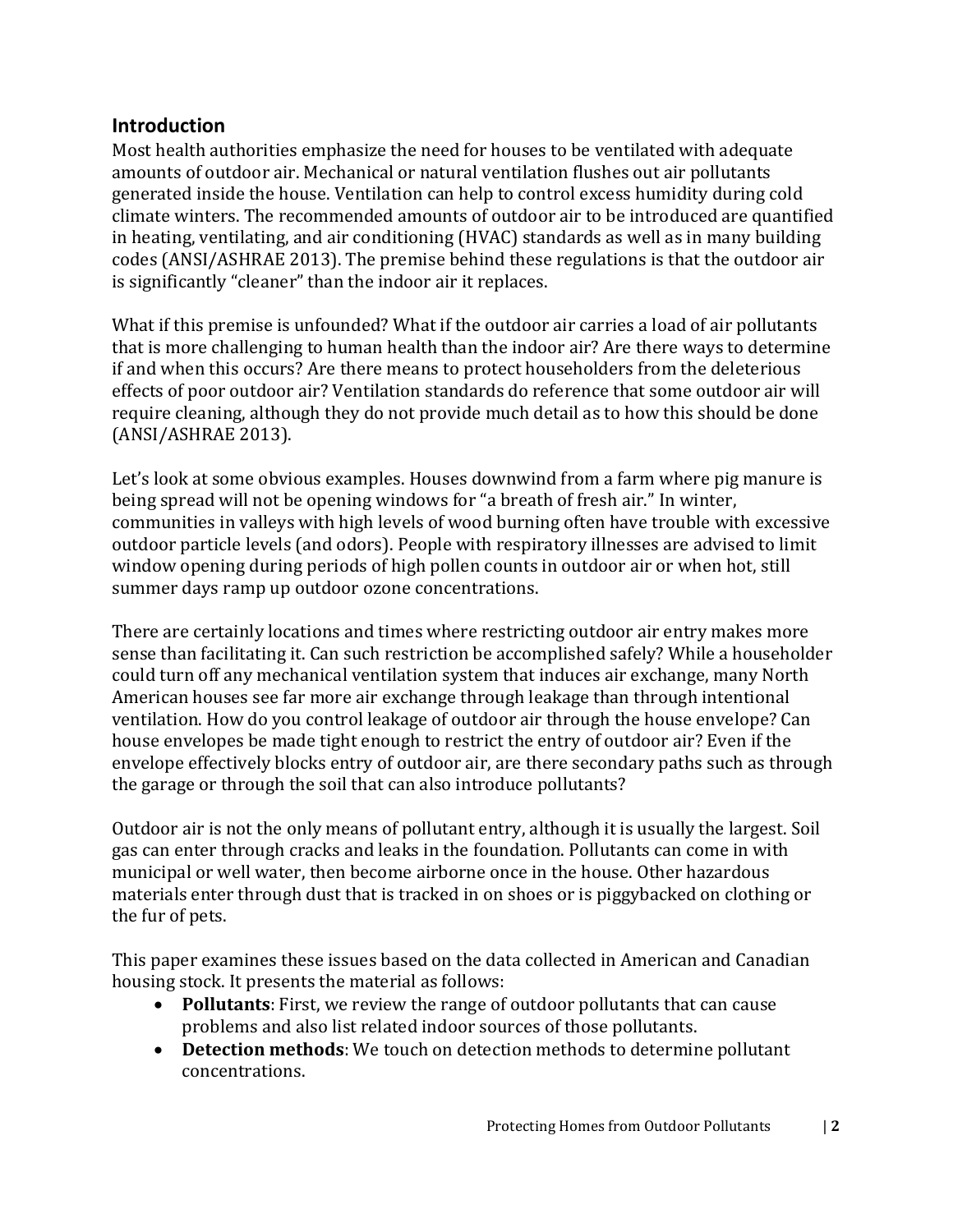- **Entry pathways:** We describe the pathways of pollutant entry into houses.
- **Mitigation and examples:** What mitigation has been successful either at reducing outdoor entry or indoor concentrations of these pollutants? We list actual examples and data from several case studies.
- **Promising technologies:** We suggest promising technologies and strategies that, so far, have not been extensively tested.
- **Recommendations:** We propose the next steps in reducing risks due to the entry of outdoor pollutants.

The intent of this white paper is to provide a broad framework for understanding sources, pathways, and mitigation approaches. Additional information resources that include links to many papers are listed in Appendix A.

# <span id="page-5-0"></span>**Pollutants of Interest**

The table below briefly describes the pollutants that the paper will cover. The fourth column lists the potential interior sources of these pollutants. If outdoor sources were completely excluded or mitigated, there would still be measurable quantities of many of these pollutants indoors due to the interior sources. The pollutant classes listed below have some overlap: some pollutants will fall into more than one category, reflecting what is found in published research data and guidelines from authorities.

Most of the pollutants listed are airborne, but some, like heavy metals, can also be introduced to the house through dust movement on footwear. Most of the pollutants are known to create respiratory risks, but some can also be introduced to bodies through the mouth or skin.

This paper does not describe the health impacts of different pollutants, but the papers in Appendix A provide information on indoor air quality (IAQ) and health for those interested. Lawrence Berkeley National Laboratory (LBNL) has done a comprehensive job of summarizing IAQ issues and the effectiveness of intervention strategies in their "Resource Bank" (LBNL 2014).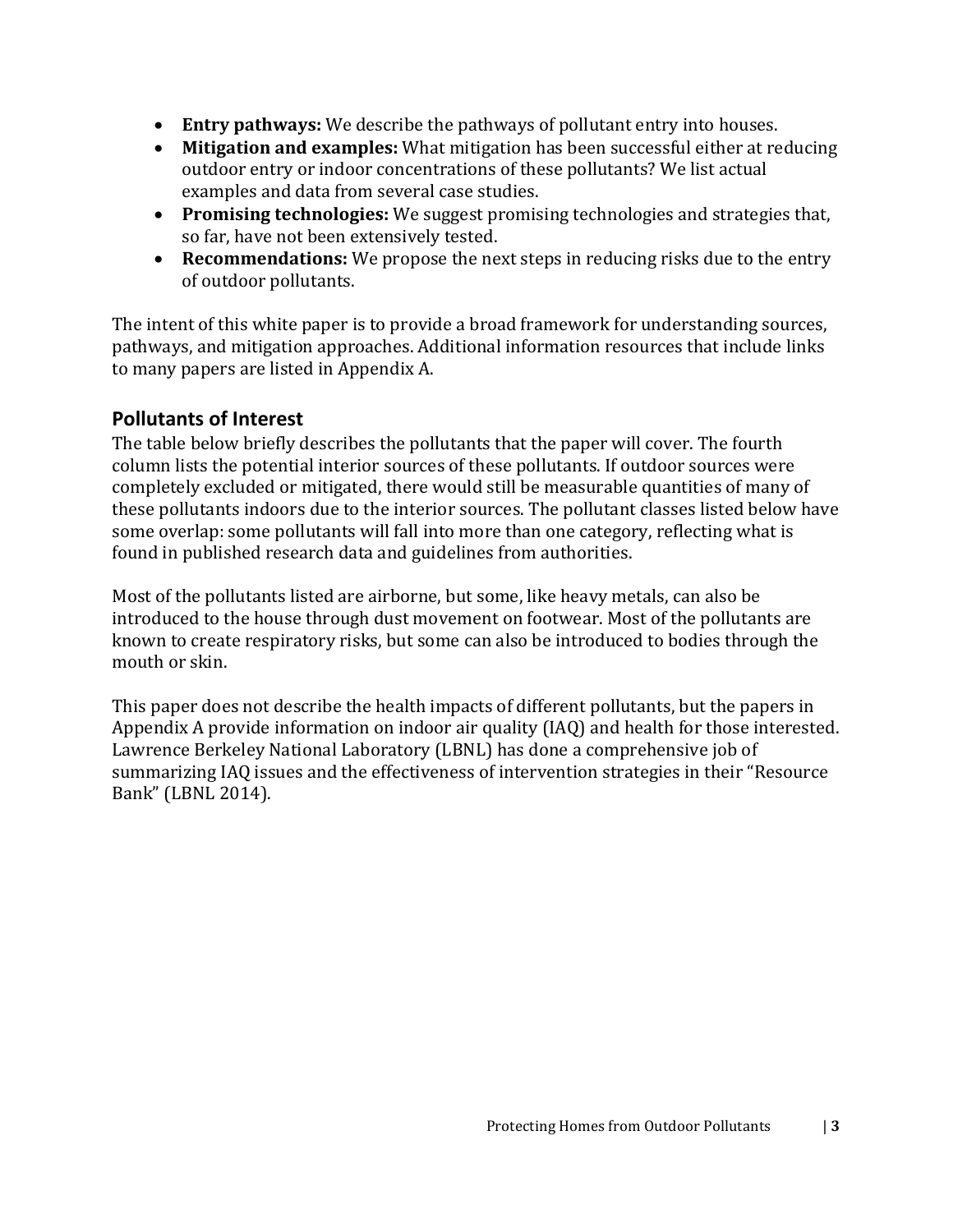#### **Table 1: Pollutants of concern – sources and consumer monitors**

| <b>Pollutant Type</b>                                                                   | <b>Examples</b>                                                                                                                          | <b>Outdoor sources</b>                                                                                                                     | <b>Indoor Sources</b>                                                                                                                                                                   | <b>Consumer</b><br><b>Monitors?</b>                                                                                                          |
|-----------------------------------------------------------------------------------------|------------------------------------------------------------------------------------------------------------------------------------------|--------------------------------------------------------------------------------------------------------------------------------------------|-----------------------------------------------------------------------------------------------------------------------------------------------------------------------------------------|----------------------------------------------------------------------------------------------------------------------------------------------|
| Particles and fibers of<br>chemical, industrial,<br>combustion, or<br>geological origin | $PM_{10}$ , PM <sub>2.5</sub> , ultrafine PM,<br>black carbon, road dust,<br>diesel exhaust, wood smoke,<br>asbestos, respirable silica  | Soil and dust, vehicles, trains,<br>industrial activity, fracking, wood<br>smoke, wild fires, cooking, asphalt<br>paving                   | Smoking, cooking, combustion<br>appliances, re-suspended dust,<br>crafts, renovations, candles, skin<br>and hair from occupants and<br>pets, clothes dryers, ozone<br>reaction products | In Part: Emerging low-<br>cost particle counters<br>good for detecting<br>relative amounts                                                   |
| <b>Biological pollutants</b>                                                            | Mold, pollen, viruses,<br>bacteria, skin flakes, dust<br>mite feces, cockroaches,<br>rodent and mice urine, bat<br>feces, microbial VOCs | Plants, soil, decay, agricultural<br>activity, municipal composting,<br>standing water                                                     | Mold or bacterial growth, interior<br>plants, food preparation or<br>storage, allergens from pets,<br>rodents, roaches, dust mites                                                      | In Part: Common dust<br>allergen testing is<br>available; Emerging low-<br>cost particle counters<br>good for detecting<br>relative amounts. |
| Heavy metals                                                                            | Lead, arsenic, mercury,<br>arsenic, etc.                                                                                                 | Soil and dust, industrial activity,<br>smelters, leaded gasoline, leaded<br>paint, emissions, mining activity,<br>coal burning, pesticides | Leaded paint, craft activities (e.g.<br>stained glass), hunting or fishing<br>equipment, mercury spills                                                                                 | Yes: Inexpensive tests<br>are available                                                                                                      |
| Semi-volatile organic<br>compounds (SVOCs)                                              | Phthalates, preservatives,<br>flame retardants, PCBs, PAHs                                                                               | Pesticides, contaminated soil,<br>industrial activity, combustion,<br>asphalt sealant                                                      | Pesticides, flooring, toys,<br>cosmetics, furniture, consumer<br>products, caulk additives, light<br>ballasts, sealants, smoking,<br>cooking, fossil fuel heating<br>appliances         | <b>No</b>                                                                                                                                    |
| Volatile organic<br>compounds (VOCs)                                                    | Benzene, toluene, decane,<br>styrene, limonene,<br>trihalomethanes, etc.                                                                 | Vehicle emissions, fuel storage,<br>industrial activity, combustion,<br>construction, oil and gas fields,<br>sewer gas, asphalt sealant    | Building materials, furniture,<br>clothes, cleaning products,<br>personal care products, attached<br>spaces, well water, municipal<br>water                                             | In Part: Rudimentary<br>Total VOC sensors in<br>some applications, but<br>health linkage is not<br>clear                                     |
| Aldehydes                                                                               | Formaldehyde, acetaldehyde                                                                                                               | Power plants, incinerators, vehicle<br>emissions                                                                                           | Furniture, building materials,<br>ozone chemistry, consumer<br>products                                                                                                                 | In Part: Formaldehyde<br>samplers are available                                                                                              |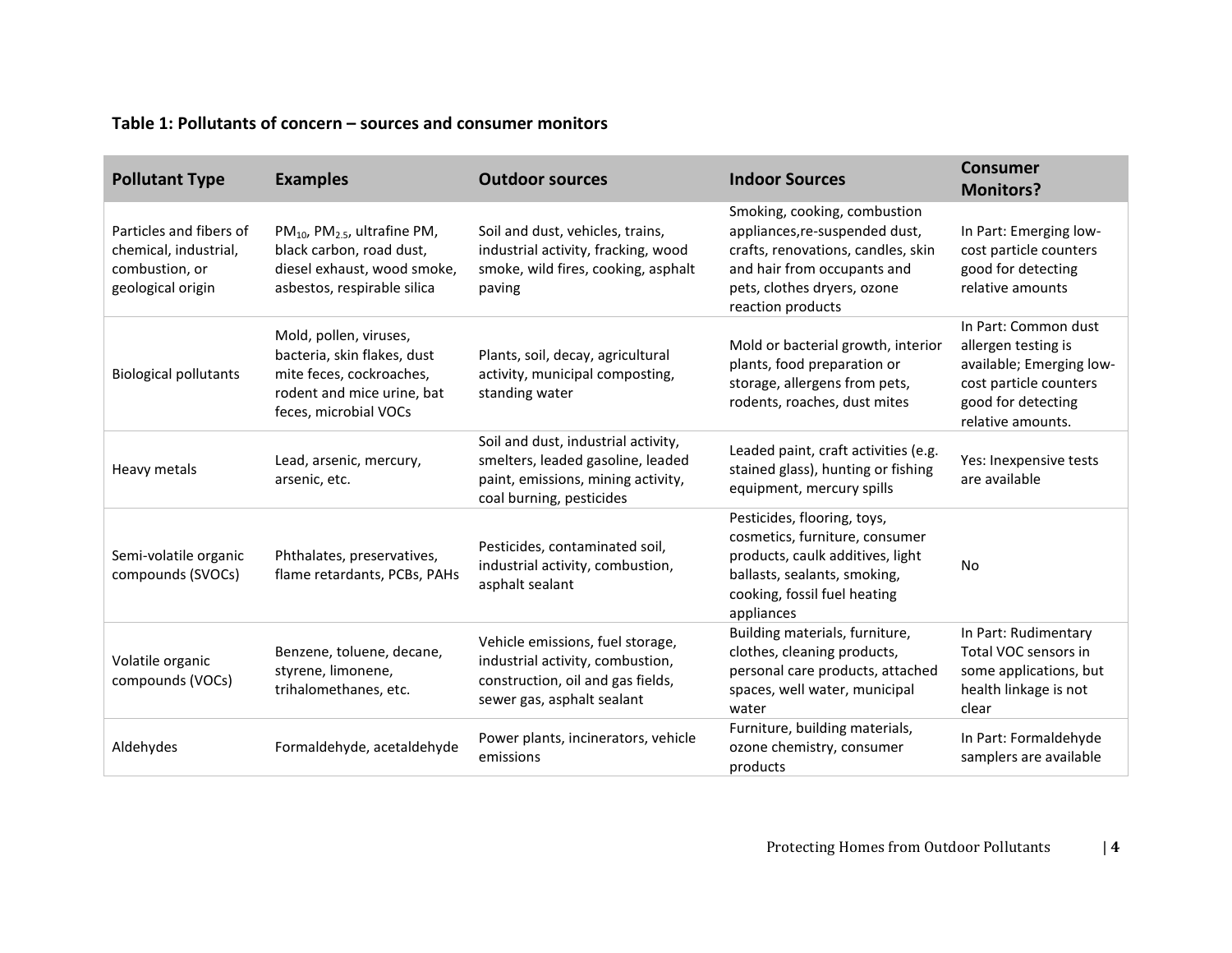#### **Table 1,** *continued*

| <b>Pollutant Type</b>              | <b>Examples</b>                                                                                                      | <b>Outdoor sources</b>                                                                                                             | <b>Indoor Sources</b>                                                                | <b>Consumer</b><br><b>Monitors?</b>                                                                  |
|------------------------------------|----------------------------------------------------------------------------------------------------------------------|------------------------------------------------------------------------------------------------------------------------------------|--------------------------------------------------------------------------------------|------------------------------------------------------------------------------------------------------|
| Other chemical<br>pollutants       | Hydrogen sulfide $(H_2S)$ ,<br>pesticides                                                                            | Oil and gas wells, farm and<br>landscape treatments                                                                                | Consumer products, pesticides                                                        | In Part: H <sub>2</sub> S sensors are<br>available.                                                  |
| Odors                              | Sewer gas, sour gas,<br>restaurant or food<br>preparation (e.g. allium,<br>peppers, decomposition,<br>meat grilling) | Industrial activity, oil and gas wells,<br>vehicle emissions, farming, natural<br>decomposition, swamp emissions,<br>waste storage | Mold and bacterial growth,<br>cooking, consumer products<br>(especially scented)     | Yes:<br>Sense of smell; H <sub>2</sub> S<br>sensors                                                  |
| Explosive gases                    | Methane                                                                                                              | Natural gas leakage, coal mines,<br>natural decomposition, animal<br>sources, soil sources                                         | Natural gas leakage, stored<br>compressed gases,<br>decomposition                    | Yes:<br>Alarms are available                                                                         |
| Ozone                              | Photochemical smog                                                                                                   | Vehicle emissions, industrial activity,<br>fracking                                                                                | Ozone generators, electrical<br>appliances, printers                                 | In Part:<br>Some ozone badges may<br>be adequate                                                     |
| Carbon monoxide (CO)               |                                                                                                                      | Vehicle emissions, combustion, coal<br>mines, natural decomposition in<br>soils                                                    | Malfunctioning combustion<br>appliances, cigarettes,<br>combustion in attached space | Yes:<br>Most inexpensive alarms<br>are relatively insensitive,<br>but good monitors are<br>available |
| Carbon dioxide (CO <sub>2</sub> )  |                                                                                                                      | Combustion, vehicle emissions,<br>organic material decomposition                                                                   | Human and pet emissions,<br>combustion (e.g. cigarettes)                             | Yes                                                                                                  |
| Nitrogen compounds                 | $NO2$ , NO                                                                                                           | Vehicle emissions, industrial activity                                                                                             | Combustion sources (e.g. gas<br>stoves, unvented gas appliances,<br>cigarettes)      | <b>No</b>                                                                                            |
| Radioactive particles<br>and gases | Radon, thoron, depleted<br>uranium dust                                                                              | Naturally occurring soil sources, well<br>water, industrial waste, fracking<br>sediments                                           | Exposed soil or bedrock                                                              | In Part:<br>Radon sensors are<br>available                                                           |

Note: Electro-magnetic fields (EMFs) are beyond the scope of this paper. Noise from outdoor and indoor sources can also be a significant stressor that can exacerbate health effects from other hazards. Although noise can be reduced by modifying building shells (walls, windows, doors) or by replacing heating or ventilation systems, it is beyond the scope of this paper.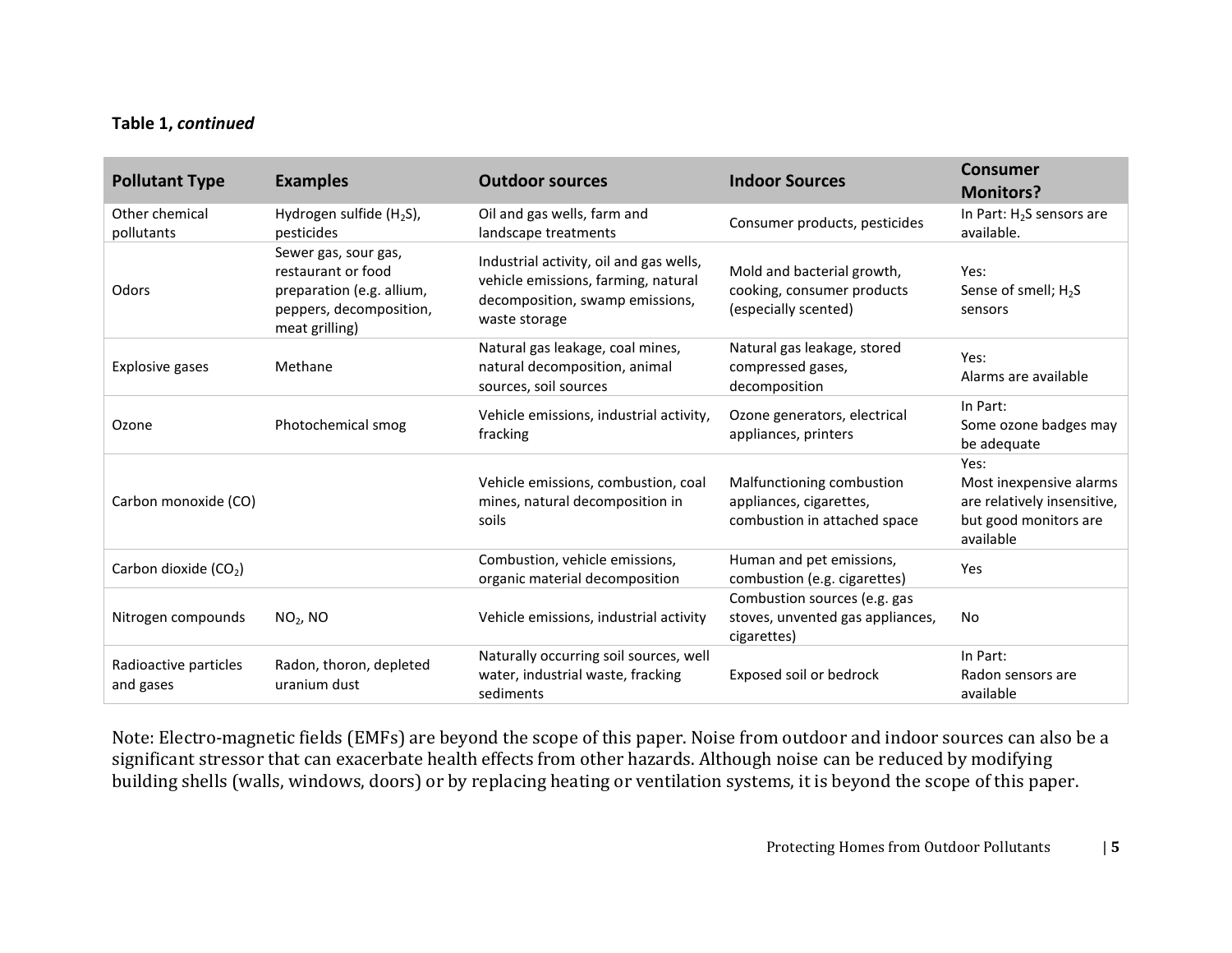Many of these outdoor pollutants have been around for millennia, but recent developments have led to new interest in them. Improved medical knowledge has revealed the effects of pollutants that were previously ignored. New measurement technologies allow researchers to better quantify contaminants. As well, climate change has had an effect on increased frequency of wildfires and forest fires. Longer spells of hot summer weather can lead to high spikes of ozone concentrations. European and Asian cities in 2014 were affected by high outdoor particle counts during weather conditions with stagnating air masses. Rail and road emissions have diminished on a per-unit vehicle basis, but increases in traffic can still create hot spots of outdoor pollution. Rail and road accidents with hazardous materials can cause crisis situations where protecting the house from outdoor pollutants is critical for the short term. For North America, the effect of industrial emissions has decreased with the decline of manufacturing and heavy industry on the continent, which has led to some improvements in outdoor air quality in many cities. The emissions of power plants have varied regionally, as some jurisdictions are switching to natural gas and renewable technologies, instead of coal burning, changing the type and quantity of power plant pollutants. Conversely, the rise of hydraulic fracturing (fracking) for oil and gas extraction has created air quality problems in many rural areas, including those that previously had good outdoor air without major pollutant sources.

#### <span id="page-8-0"></span>**Methods of Pollutant Detection**

It can be difficult for consumers or householders to detect many air pollutants, especially from outdoor sources. Commercial air testing companies are able to undertake an air pollutant scan in houses, but costs are high. Furthermore, unless the house occupant can narrow down the range of pollutants that they would like tested, the exploratory costs for sampling the pollutants in Table 1 would run into thousands of dollars in technician time and analysis. Even having a technician sample the indoor and outdoor air at a house for a single pollutant typically costs hundreds of dollars. Using these commercial services is therefore not an obvious or affordable choice for most consumers.

The last column in Table 1 identifies some pollutants that can be measured in the house with devices available to the consumer, generally at a cost of \$200 or less. For those particular pollutants, it can be worthwhile to the householder to purchase the alarm or sensor that allows them to test or monitor house conditions. Having a record of pollutant variation can provide valuable information as to the pollutant source and the relative need for mitigation methods.

In certain instances, local public health officials can also be helpful. If there is an outdoor air pollution source, particularly with industrial emissions, public health or air quality agencies will often get involved in data gathering and mitigation. These bodies should have access to the instrumentation necessary for proper diagnosis, or they may hire independent measurement specialists.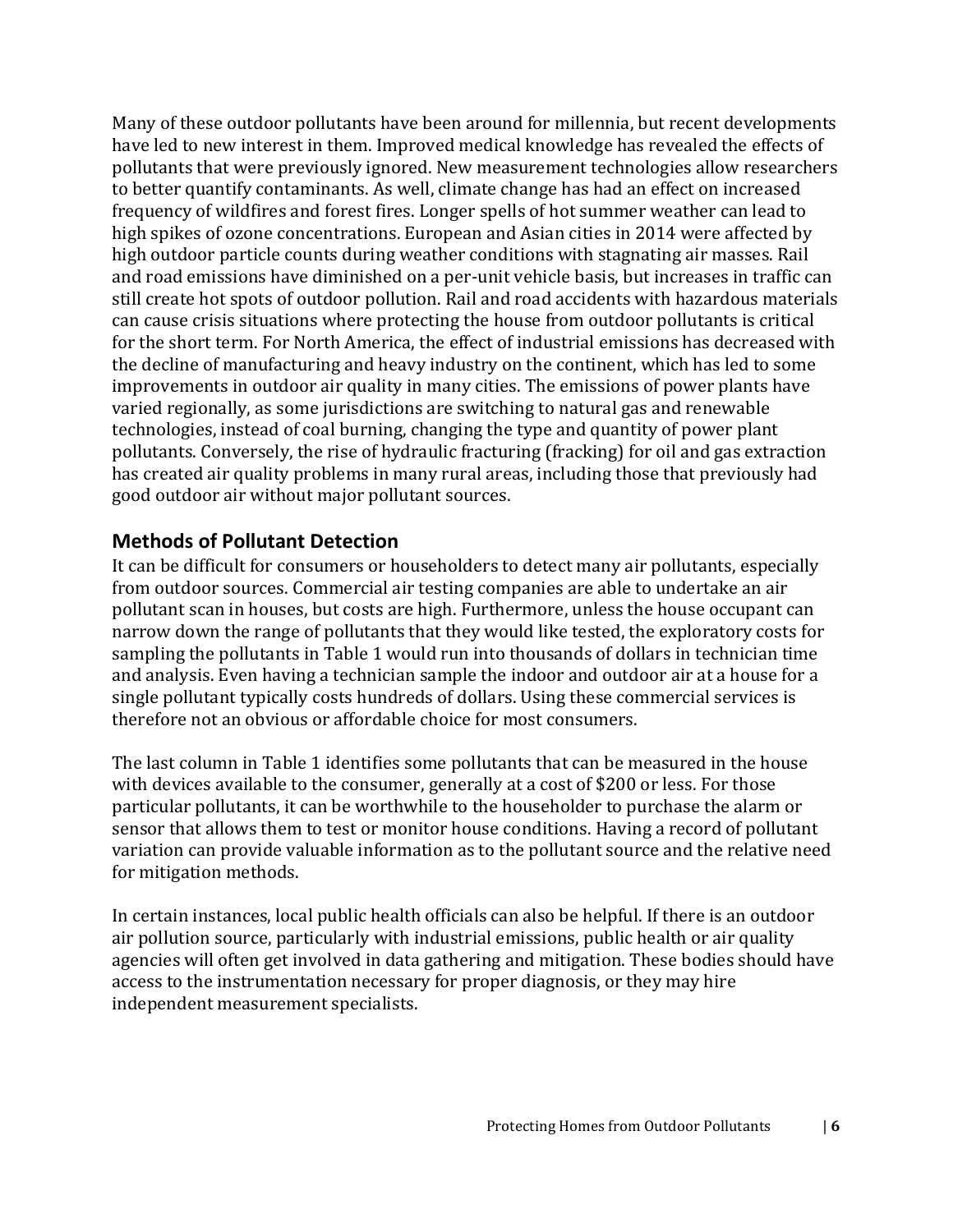#### <span id="page-9-0"></span>**How External Pollutants Enter the House**

There are several pathways for pollutants found in the outdoor environment to enter into houses and become indoor pollutants. These pathways are described below.

**1. Infiltration of outdoor air:** Outdoor air, or ambient air, is the prime carrier for most of the pollutants listed above. Usually outdoor air is the "clean" air with which the house is ventilated, but it can become a health threat when it contains a high load of pollution.

There are three main mechanisms for outdoor air to enter or infiltrate the house: The first is natural ventilation produced by passive (non-mechanical) air leakage through windows, doors, and the building shell. For infiltration to take place into an enclosure, such as a house, there must be leakage holes, or paths, and a pressure difference across these holes. While you might imagine that a house wall construction is an airtight barrier, there are multiple leakage sites in every house envelope. These vary with the style of home, the type of construction and general condition of the structure. A two-story, frame home in Vermont will have a different profile than a slab-on-grade, masonry home in Florida. The way to measure house leakiness is with a device called a blower door (also known as a fan door).

Results from blower door tests can be expressed in house air changes per hour at a 50 Pascal (Pa) test pressure (ACPH<sub>50</sub>); the cubic feet per minute of airflow created at a 50 Pa test pressure (CFM $_{50}$ ); or an area known as the equivalent leakage area (ELA), which is the sum of all the measured leaks expressed as one big hole. The ELA is rated either at 10 Pa (Canada) or 4 Pa (US). Sometimes CFM<sub>50</sub> or the ELA are normalized, or divided, by the envelope area. See Appendix B for more information on airtightness metrics.

Houses are therefore leaky to some degree, through holes, and there are usually pressures across these holes. One natural pressure is wind, which is variable in direction and velocity. For houses in winter climates, stack pressure is a more persistent and significant cause of air movement than wind (Reardon 2007). Stack pressures are due to the house air temperature (and density) being different from the outside air temperature. Wind pressures can certainly be the dominant infiltration driver in milder climates or during summer conditions.

The second means of inducing infiltration is mechanical ventilation, which involves a fan or fans moving air across the house envelope. This is based on simple physics – air evacuated from the house must be made up with an equal amount of outside air. Mechanical ventilation includes bathroom and kitchen fans, heat recovery ventilators (HRVs), central vacuums vented to outside, heating systems with power vents, etc.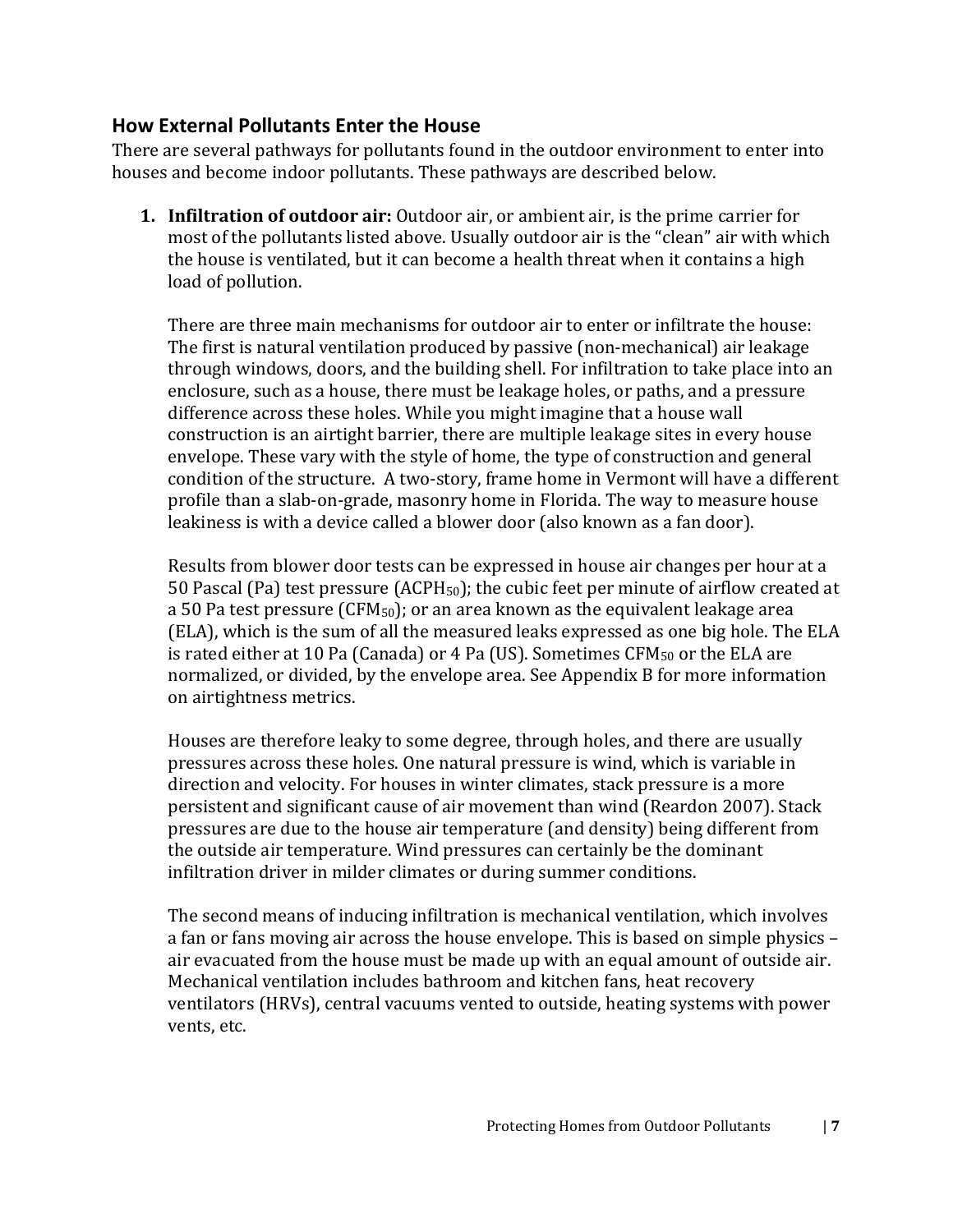The HVAC system operation is the third mechanism by which outdoor air may enter the house envelope. A hot chimney, for example, pulls air from the house and creates a negative pressure within the house. A house with furnace ductwork that leaks to the outside will have higher air change rates when the circulation fan is operating. Duct leakage can also create strong negative pressures in depressurized zones. All types of mechanical ventilation and vents (such as chimneys) induce air exchange with the outside and facilitate the entry of outdoor air.

- **2. Spaces attached to the house**: Air can enter from spaces attached to a house that are not typically recognized as being outdoors. For instance, in a row of town houses or in one apartment in a high-rise, air may enter from adjacent units. This air is not from "outside," but it does enter from outside the house envelope. Other attached spaces from which air enters include attached garages (containing vehicle emissions), attics vented to the outside, and open crawl spaces. (Note that some attics and crawl spaces are within the house envelope in that they are heated or airconditioned.) A good example of poor air coming from an adjacent space occurred in a Toronto town house, where an idling car in the adjacent garage raised carbon monoxide (CO) levels in the house to the point that their CO alarms went off. The occupants escaped; the neighbor in the house with the idling car died.
- **3. Soil gas:** Soil gas is actually a subset of outdoor air. It includes all gases that travel through the soil and enter the house in the below-grade sections, such as basements and under a slab-on-grade. Soil gas entry rates are influenced by the combination of foundation leakage areas and the pressures across the foundations. Radon is one notable soil gas; others include pesticides, water vapor, and volatile organic compounds (VOC) from leaking underground storage tanks. Some authors suggest that a house with a full basement may see up to 5% of its total infiltrating air entering as soil gas (CMHC 1997).
- **4. Track-in:** Pollutants that are found in outside soil and dust are tracked into houses on shoes, feet, and pet traffic. This secondary entry route in terms of importance to health nevertheless showed up as a major source of lead in house dust for inner-city neighborhoods (Roberts 1992). As it is relatively easy to minimize this pathway, it should be included in any remediation strategy where surface soil and dust is a source.
- **5. Water:** Some pollutants enter via household water, either from the municipal water source, well water, or spring water. Overland flooding can also bring in a host of contamination to affected houses. Municipal water is an often-noted source for organochlorine compounds such as trihalomethanes (Kim 2004), which are derived from chemicals introduced for the disinfection of water. Other possibilities of waterborne chemicals include various VOCs from contaminated sites and radon, both more common with well water sources. The pollutants are emitted from the water into air during normal household use such as baths, showers, and clothes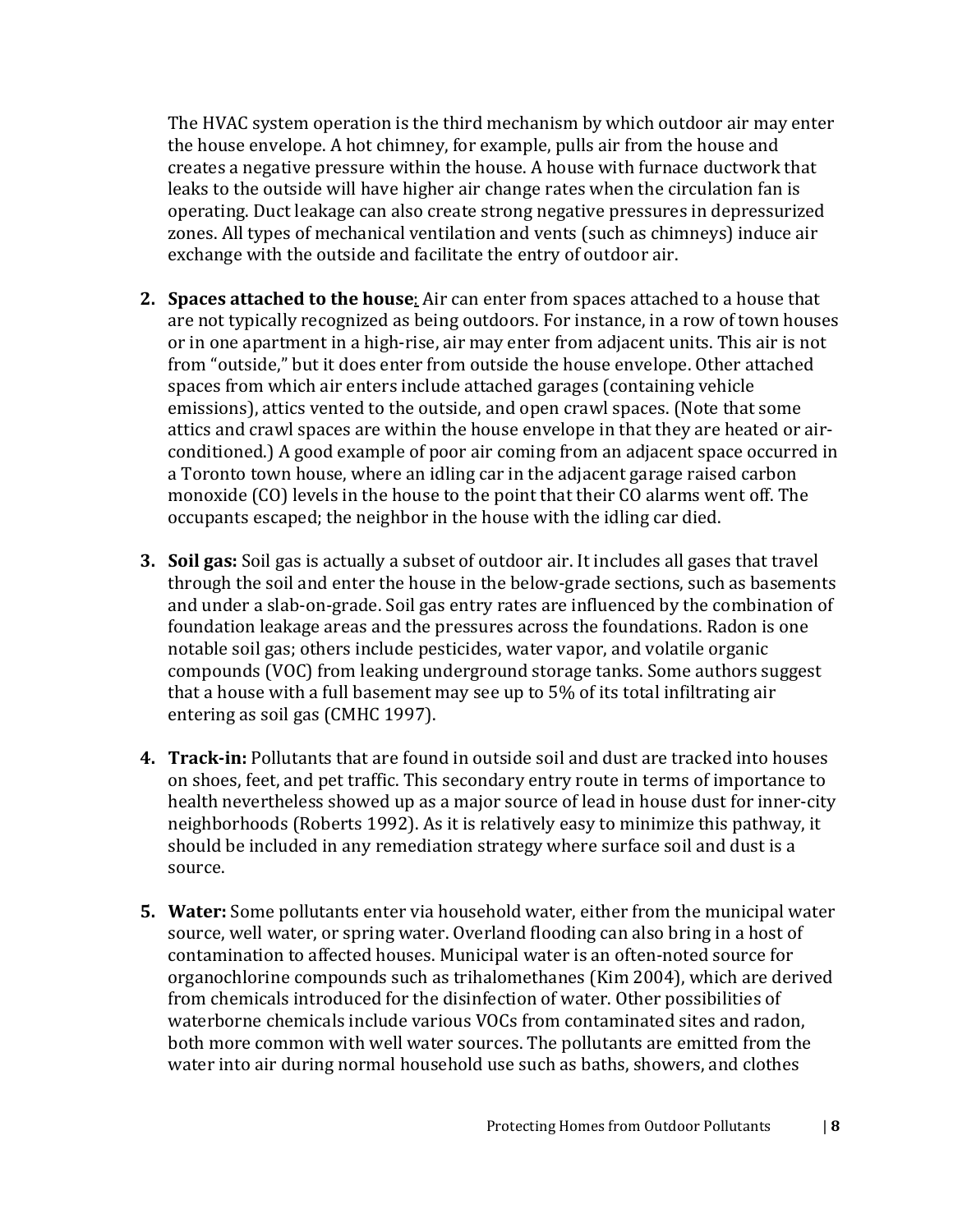washing. Some waterborne pollutants are dangerous while drinking or through absorption by skin.

# <span id="page-11-0"></span>**Basic Approaches to Protecting Houses Against Pollutant Entry**

There are several generic approaches to preventing or reducing pollutant entry, and these are listed below. While any one of those listed may be adequate, the most effective strategy for pollutant reduction will usually result from a combination of solutions.

**1. Building envelope tightness (above and below grade):** At least 30 years of practical research and demonstration have described how to tighten house envelopes (in the above-grade walls and ceiling). The leakier the house envelope, the greater the potential gains in airtightness following weatherization. Northern tier and Canadian houses are generally tighter than the housing stock in more clement climates, although tight and leaky homes can be found both north and south. New homes can achieve extremely low leakage rates, approaching 0.1-0.5 ACPH50, through careful design, construction, and commissioning. This combined approach is commonly used to meet low-energy or low-carbon building energy standards.

Whatever the starting point of envelope airtightness, it is usually possible to reduce infiltration to near zero under summer conditions and to very low under the more severe conditions in winter. Even in houses in Austin, Texas the penetration of outdoor particles goes near zero when the envelope is built tightly (Stephens 2012).

It is more expensive to retrofit airtightness into an existing home than to build it into a new house. Costs can run in the thousands of dollars and will at least double if window replacement is necessary to achieve tightness goals. The expected degree of success is also dependent of the construction type (frame versus masonry, etc.). Tightening can concentrate indoor pollutant sources such as emissions from cook stoves, building materials, and furnishings, or exacerbate existing problems, such as substandard combustion venting, pollutant infiltration from attached garages, and gaseous pollutants from the soil. Therefore, it is important to have an integrated approach and trained contractors who recognize existing and potential problems in order to minimize unintended consequences and liability.

Any house rendered tight enough to avoid significant pollutant entry will need a mechanical ventilation system to ensure an adequate air exchange rate. In an area with high concentrations of outdoor pollutants, the air intake of a mechanical ventilation system will have to treat the outside air to remove pollutants. Pollutant sensors may also be part of that system. High performance houses, which are built tight and have a mechanical ventilation system which can provide filtered outdoor air, are already protected to a large degree. A purpose-built air filter box at the air entry can provide effective yet inexpensive particle filtration of the incoming air.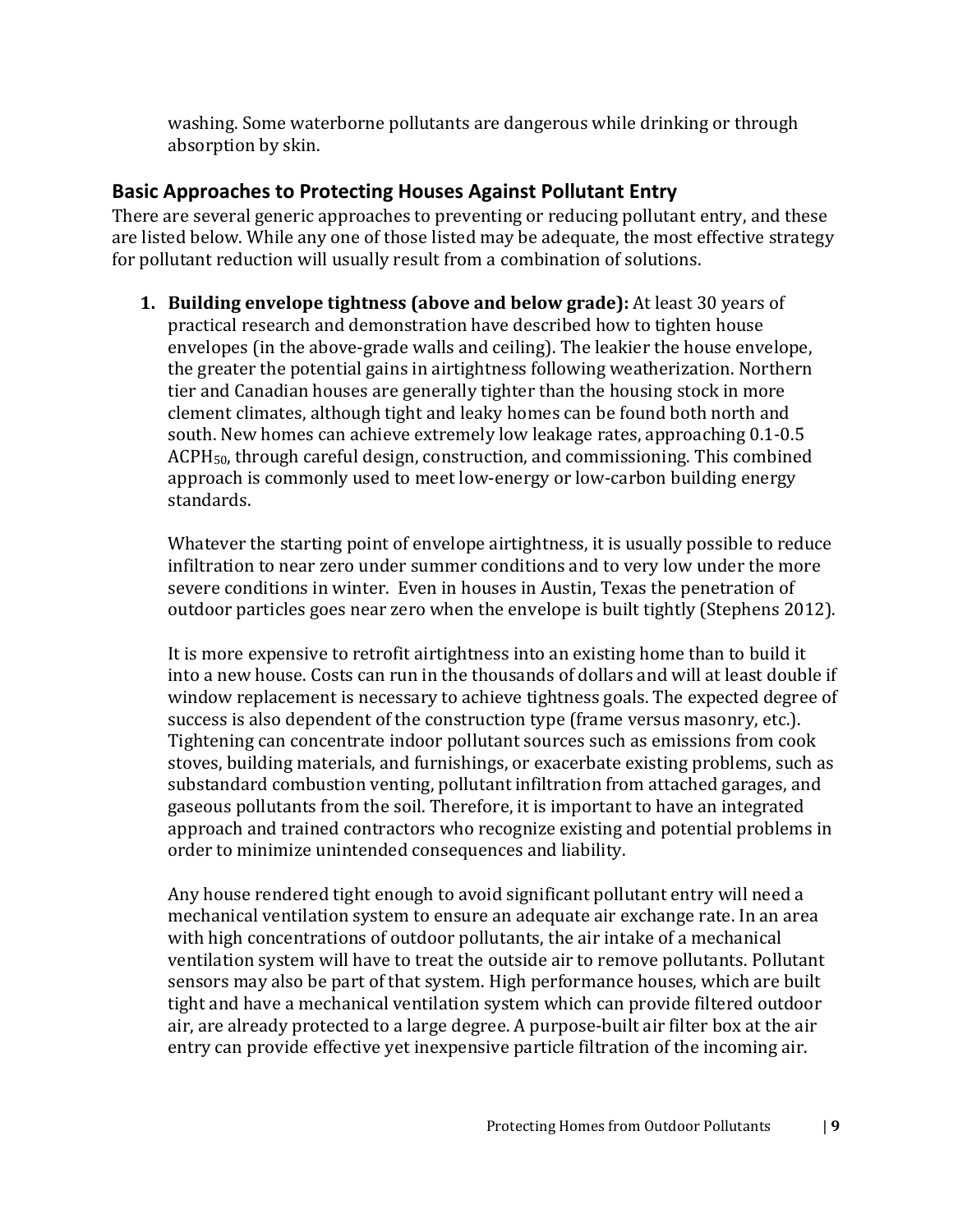The radon protection industry has thoroughly investigated the means of making foundations airtight. For poured concrete foundations, it is possible, if laborious, to fill cracks in the concrete and to seal the wall/floor joint. It is much more difficult to retrofit a seal to a concrete block basement, as the cores and voids in the mortar joints allow air to move throughout the wall, and the block face itself might be air porous. Regarding foundation leakage, the relative costs of foundation tightening vs. installation of a subslab depressurization fan favor the latter approach (see point 2 below).

**2. Pressure boundaries:** As described earlier, infiltration of outdoor air requires an entry path and a pressure difference driving outside air into the house. Air sealing the building envelope is a preferred first solution, as it does not require much maintenance or a power supply. If the airtightness solution is not possible, or adequate for the situation, there are ways to change the house pressure with fans. The most common example is the radon subslab depressurization fan, which draws air out from underneath the slab. This creates a negative pressure under the slab (relative to the house). Any hole or crack will therefore leak from the house to the air space under the slab and be exhausted by the fan. No air (from below the slab) enters the house due to this pressure boundary.

The effectiveness of subslab depressurization is dependent upon the material under the slab. If there is a good layer of gravel (with air spaces), then the depressurization caused by the fan will extend quite far from the fan access hole, possibly even to the footings. If the slab was poured on soil, or the aggregate has filled up with fines (such as clay), little air can move from one part of the subslab to another, and a single fan will be less effective. The extent of depressurization should be checked during the fan installation. Multiple entry points may be necessary for adequate protection across the whole slab. Radon remediation systems should be monitored by a pressure sensor or a real-time radon sensor to ensure that all the components are working as designed.

A pressure boundary against soil gas entry can also be created by exhausting air from a crawl space or basement, depending upon how connected that foundation space is to the house above. A crawl space exhaust fan could also act as part of a whole house ventilation system, if properly designed.

It is possible to create a pressure boundary in the above-grade portion of the house by pressurizing the house with outdoor air. There is an interplay of house tightness and pressurization air flow. A tight house requires very little air flow to create a significant positive pressure, meaning that filtration and conditioning of this air flow will be relatively easy. Conversely, a very leaky house will require large amounts of supply air to become pressurized, with the consequent problems of introducing high quantities of air into the house.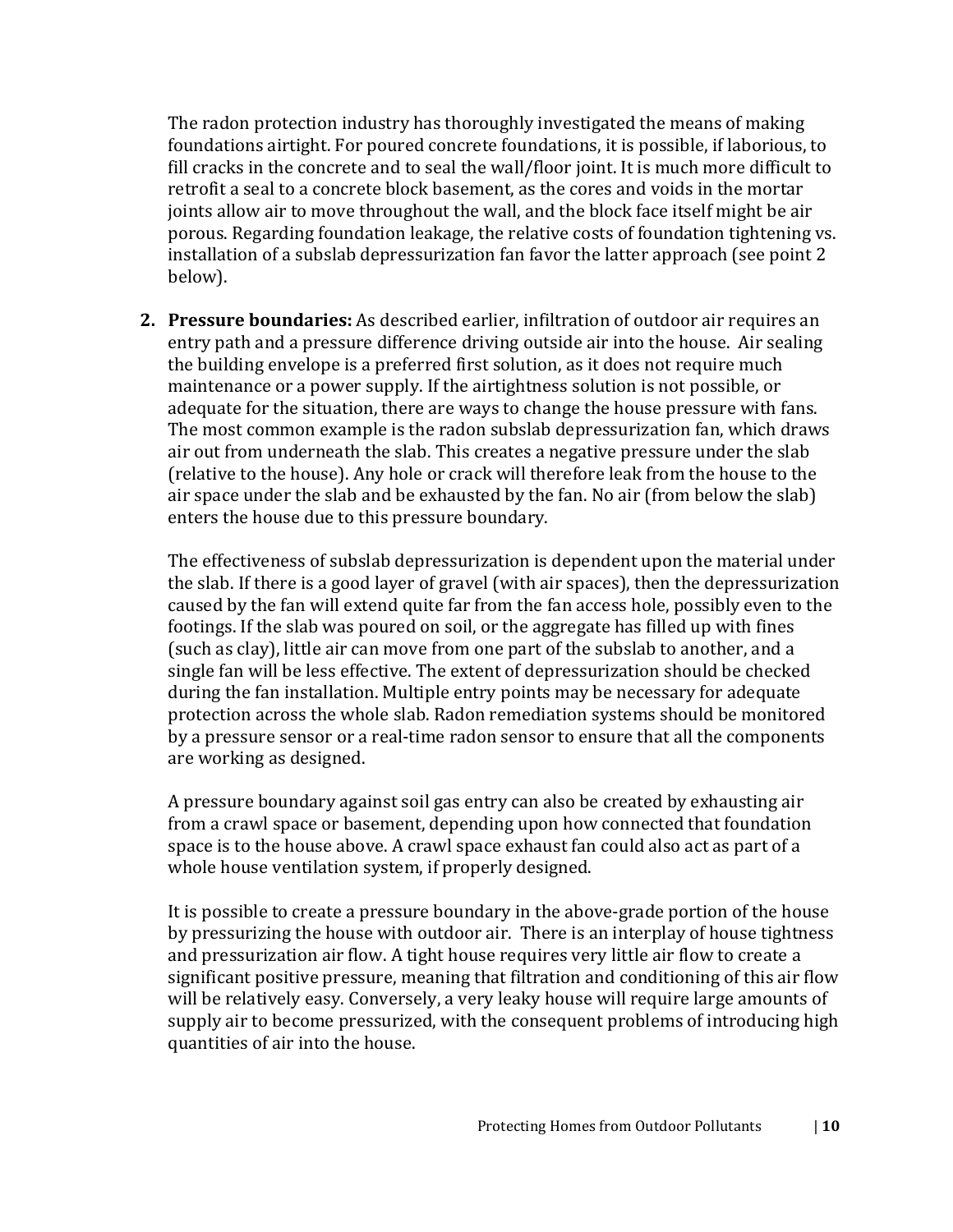#### **Figure 1: Leakiness vs. air flow in pressurizing houses**



The outdoor air used to pressurize the house has to be effectively filtered to avoid introducing outdoor pollutants, if high pollutant loads in outdoor air are the problem. Pressurizing the house to reduce soil gas entry would not necessarily require outdoor air filtration, but subslab depressurization is the most recommended radon remedial strategy (EPA 2014). Depending upon the amount of outside air used for pressurization, and the condition of the outdoor air, house humidity levels may change. Another complication of this method is that current building science advises against pressurizing houses in cold climates in winter. Having a high pressure in the house forces warm, moist house air through cracks and leaks, which can cause moisture to buildup and mold to grow inside the exterior walls, particularly on the exterior sheathing, which can be roughly at outside temperatures. Research has not established yet what combination of house relative humidity and degree of pressurization might be acceptable. Until such guidelines exist, pressurizing houses in cold winters is discouraged.

Ventilation methods that only use exhaust fans can be effective at creating increased air exchange in houses. However, there is the risk of the induced negative pressure caused by these fans to increase the infiltration of soil gases or garage-based pollutants, compared to balanced ventilation options.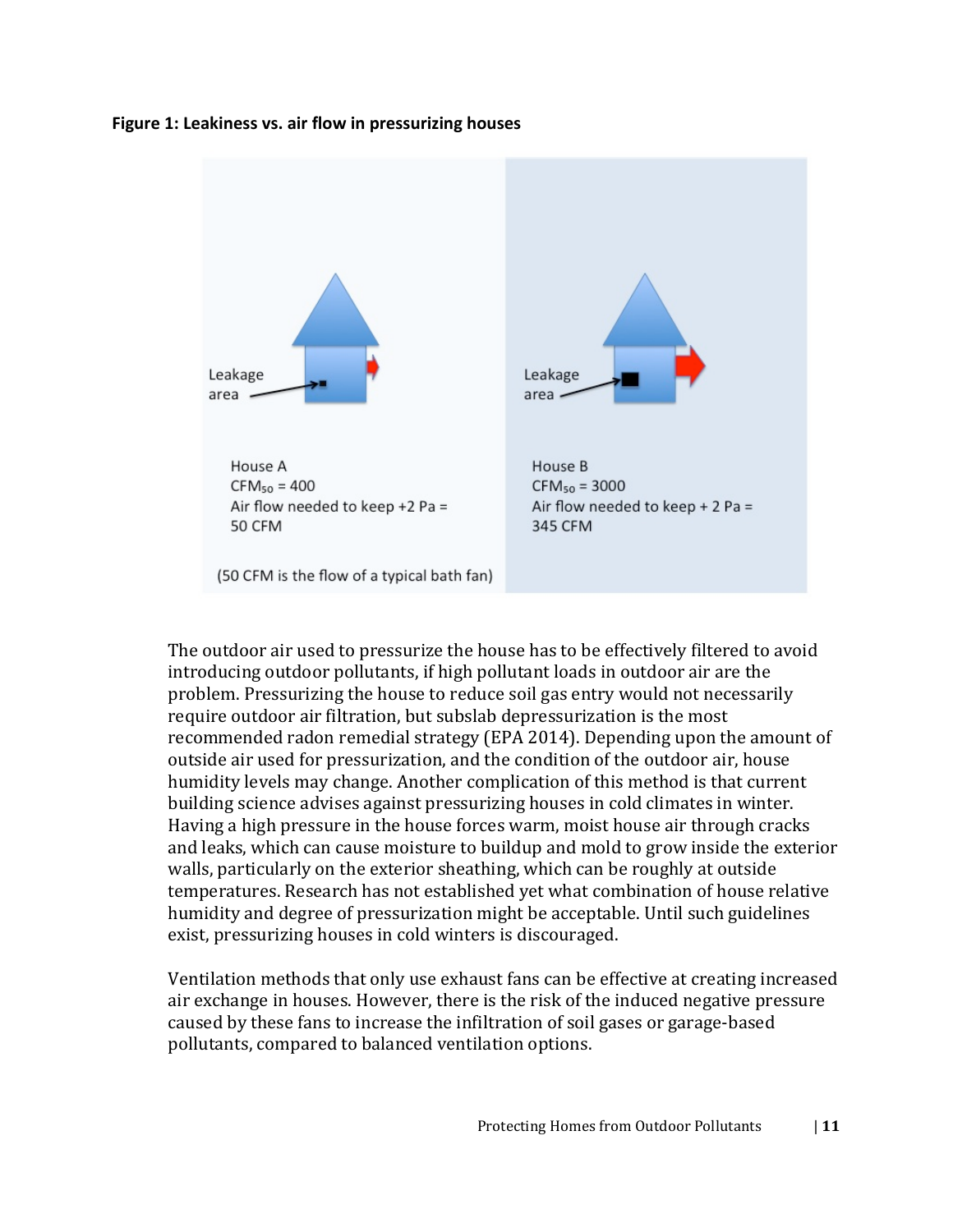**3. Interior air circulation and filtration:** An air filtration solution is deceptive. While it seems reasonable to filter the indoor air to reduce the pollutant of interest, there are several issues that must be addressed. Filtration works at the filter, making it less effective for the air in other parts of the house. It also depends on routine maintenance to work effectively.

Let's discuss stand-alone (not "in-duct") filters first. A high-volume fan with an effective filter (e.g. a high efficiency particulate air or HEPA) will markedly reduce particles in the air of a small room with a closed door. This arrangement has been used for "sanctuary rooms" for those with respiratory problems or for surgery rooms (CDC 2003). However, depending upon the size of the house, the use of a stand-alone filter in one room will have a limited effect on the air in other parts of the house. The larger the home, the less effect a stand-alone filter will have on the rest of the house. Even with a furnace fan operating intermittently, a stand-alone filter will have far more effect in the room in which it operates. Stand-alone filters need relatively high airflow rates to be effective, and such large flows can be obtrusive and noisy. Costs for filter replacement and the electrical costs for running stand-alone filter fans can be substantial.

For houses with a duct system and a circulation fan for a forced-air furnace (or air conditioner), there is an alternate solution. The filter can be put in-line with the circulated air and treat all the conditioned air that is distributed through the house. There are many studies on the varying effectiveness of this filtered air in reducing house particle concentrations, some of which are cited later in this paper.

The difference in the particle concentrations between the air entering and exiting the filter determines the effectiveness of the filter for particle reduction. Each filter will have a different performance level for different particle sizes. For instance, a filter that is effective for the larger airborne particles (e.g. hair, visible dust) can be completely ineffective for submicron particles (those with an aerodynamic diameter of less than one millionth of a meter, or one thousandth of a millimeter). The American Society of Heating, Refrigerating and Air Conditioning Engineers (ASHRAE) has a standard that is used to evaluate filter performance at different particle sizes and to agglomerate that effectiveness in Minimum Efficiency Reporting Values (MERV) ratings (ANSI/ASHRAE 2007).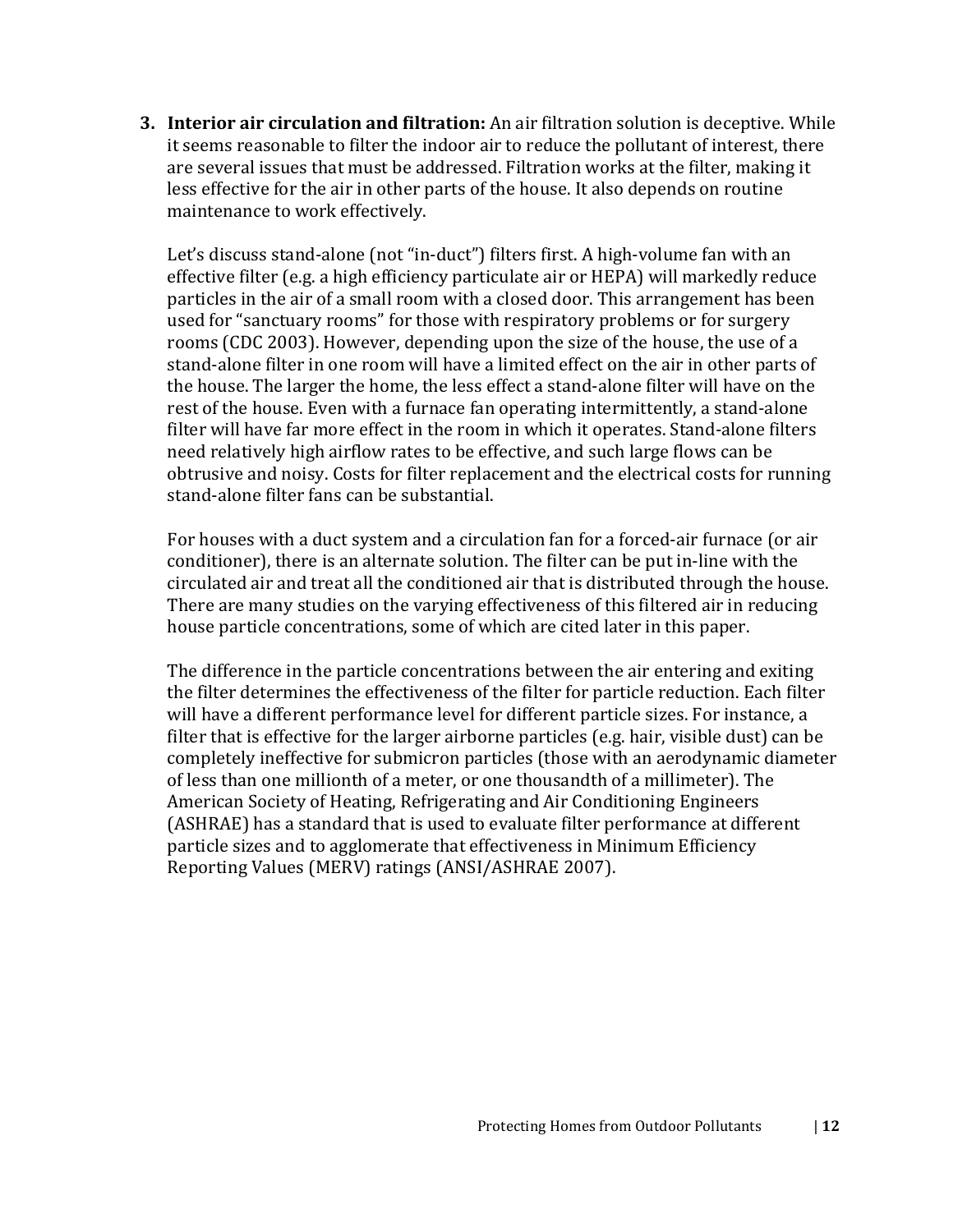| Table 2: ASHRAE Minimum Efficiency Reporting Values (MERV) ratings and |
|------------------------------------------------------------------------|
| approximate effectiveness for various particle sizes                   |

| <b>MERV Rating</b> | <b>Performance</b>                                                                                              |
|--------------------|-----------------------------------------------------------------------------------------------------------------|
| Up to $4$          | Coarse filter; stops particles of $10+$ microns ( $\mu$ m)                                                      |
| $5 - 8$            | Effective at stopping $10+ \mu m$ particles; increasing effects on 3-10<br>um particles                         |
| $9 - 12$           | Effective for $3+ \mu m$ particles; increasing effectiveness for 1-3 $\mu m$<br>particles                       |
| 13-16              | Effective filtration for all particles $>$ 1 $\mu$ m; increasing effectiveness<br>for $0.3-1.0 \mu m$ particles |

Note: For a more comprehensive table on MERV ratings, go to Appendix C.

A house can have a filter with near 100% efficiency at capturing particles of a particular size, but that does not mean that indoor air is free of those particles. Filtration efficiency is measured at the filter. The air exiting the 100% filter may well be particle free, but the air elsewhere in the house will have particles. Particles are created by household activities; they come in with infiltration air; they move from one part of the house to another. An effective filter in a circulation air system does not eliminate all particles in the house; it reduces them. If a filter is improperly installed and circulation air can go around rather than through it, that filter will be less effective than its rated performance. If a filter is old and heavily loaded, its performance will also be different than anticipated.

As well, filters in a furnace circulation system (for example) are only effective when the fan is in operation, which might be 50% of the time in peak season and less than 10% of the time in the shoulder seasons. No airflow means no air cleaning by the filter. Running a furnace circulation fan continuously to facilitate filtration can cost several hundred dollars a year in electrical costs, and will add to heating or cooling costs, or can introduce outdoor pollutants, when unsealed ducts are outside the house envelope (e.g. in an attic, vented crawl space, or garage). Most modern furnace and ducting systems can be retrofitted with a four-inch filter slot to accept a MERV 11 filter. Some furnace fans can be retrofitted as well to more efficient motors and blowers. If a high-efficiency filter is put into a circulation system, it is best to verify that the furnace or air conditioning fan and ducting system is suited to the filter resistance, and also to install a monitor to warn of excessive filter resistance as it loads up (Walker 2013). Be cautious of introducing a high efficiency filter if the house has ducts outside the envelope and potential leakage to and from the outside.

Filters can also be used to reduce gases or VOCs, although such filters are less commonly used in houses than particulate filters. Usually a gas filter will have a prefilter to catch the majority of particles, as well as a bed of charcoal, potassium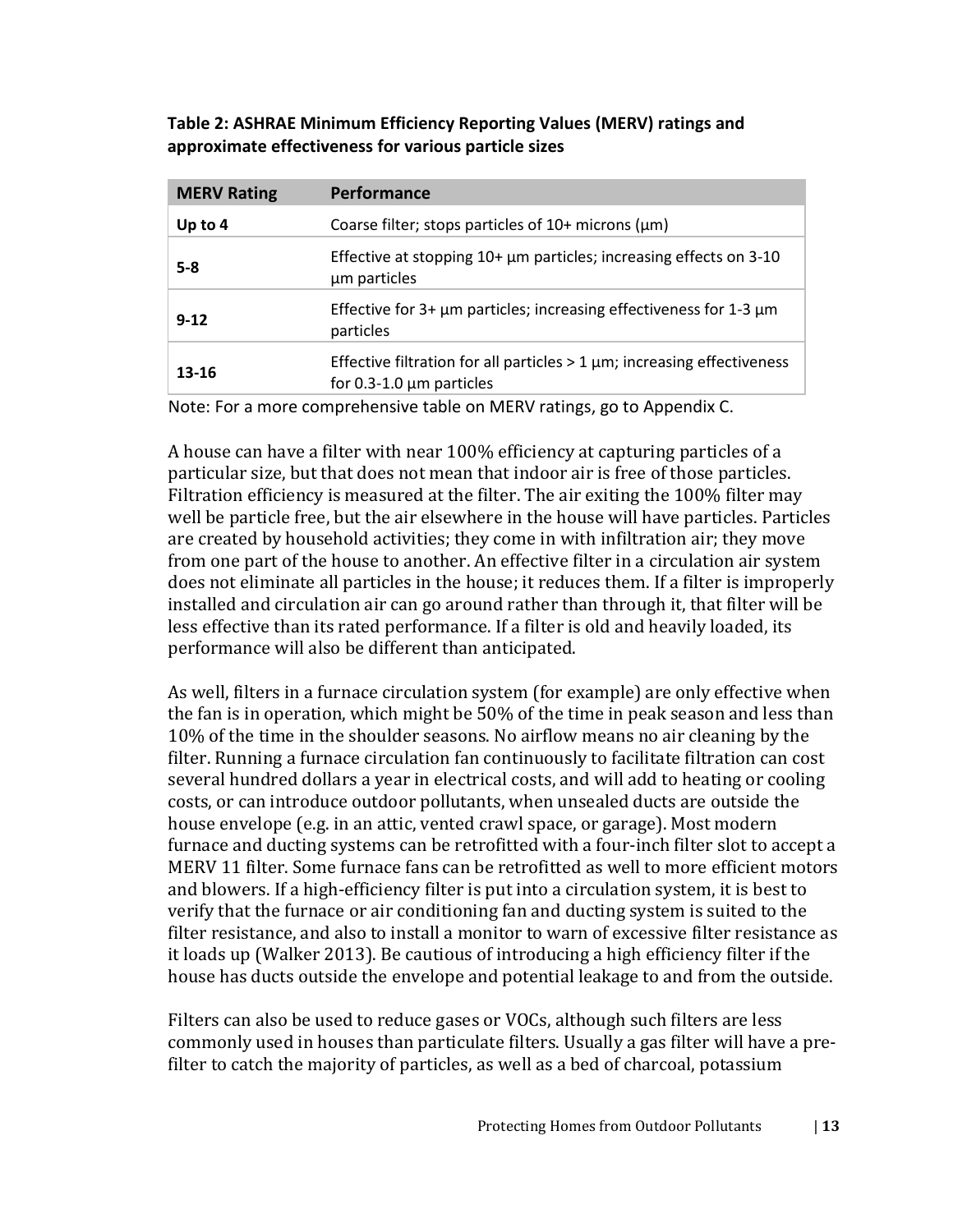permanganate, or some other chemical media bed to absorb the gas-phase pollutants as they pass through. The effective life of a gas-phase filter depends on the mass of the filtration material, the amount of pollutant it has to treat, and other factors such as the amount of moisture in the air. The chemical media bed can be tailored for the pollutant of interest, if its chemical makeup has been identified.

If a filter is used to reduce particles or VOCs in a pressurization strategy, it is susceptible to filter loading and the effects of wet outside air.

Reports of "filter emissions" indicate instances in which the collected chemical or biological debris on the filter becomes a pollutant source in itself (Schleibinger 1999). A filter loaded with debris for months or years has to be a pollution source, just like a carpet or furniture taking in VOCs in high periods and then re-emitting them. A loaded filter is a reservoir. Whether the amount of VOC or mold spores reemitted from a filter is significant is another question, and one that has not been well answered in the literature. A washable or changeable pre-filter is a very good option for minimizing stored material in the high-efficiency filter. This situation applies either to recirculation filters or filters on supply air. The other issue with supply air filters is the ingestion of airborne rain, mist, or snow and the consequent wetting of the filter material. A rigorous filter replacement schedule is critical for the success of any filtration system.

Despite these potential drawbacks, the installation and usage of proper filters is almost always part of a good air quality solution.

**4. Cleanliness:** This pollutant defense harkens back to parental advice: "Take your shoes off at the door!" and "Clean up your room!" Essentially, dust and debris on the floors of houses create two types of risk: For infants, toddlers, and others who play on the floor, the dust (and its pollutants) can be directly ingested or attached to wet fingers or toys that go into the mouth. This is a common pathway for lead and one of the main reasons that children under two are at a high risk in a house with significant quantities of lead in house dust. The other main risk is contact through dust re-suspension that occurs whenever there is activity. Even the head of a vacuum cleaner rubbing along a carpet or hard-surface flooring will raise clouds of dust (CMHC 1992). Some particles will also blow through non-HEPA vacuum bags. The re-suspended dust is at that point available to be inhaled.

Note that pollutants such as lead or VOCs can build up within house contents such as carpets and upholstery. Animal and insect debris can accumulate in walls or insulation. Airborne industrial pollutants can gather in attics or other spaces that are rarely used or visited. When these places are eventually disturbed through renovation, for instance, pollutant exposure can be significant and unexpected.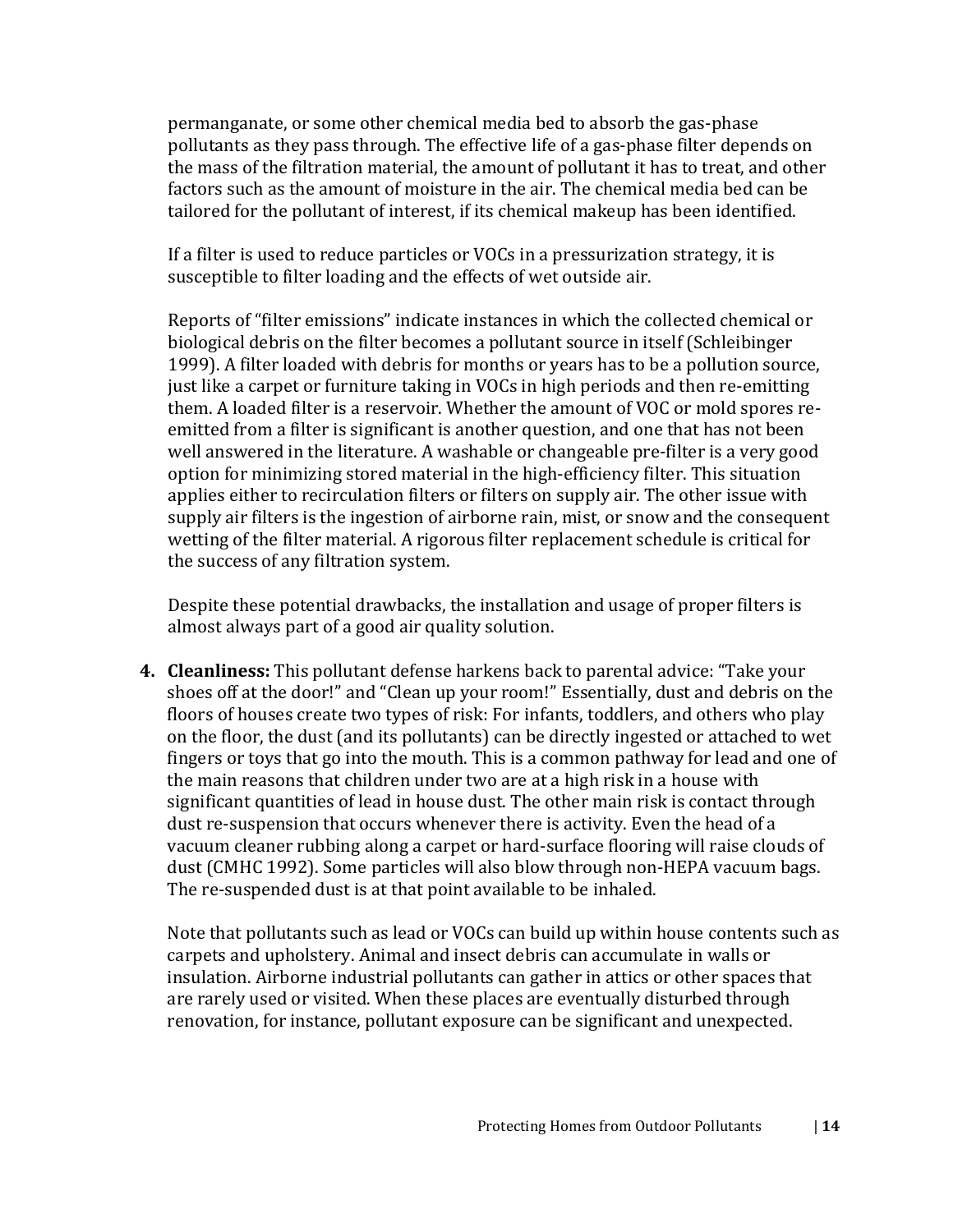**5. Water treatment:** States where well water is frequently contaminated with radon have provided consumer fact sheets about how to pretreat water to remove contaminants (NH 2014, PennState 2014). In the case of radon, either aeration of the incoming water or treatment with granulated activated carbon (GAC) will effectively reduce radon levels in the water and consequently in the home. The New Hampshire pamphlet, Radon in Air and Water: An Overview for the Homeowner, does not recommend the use of GAC generally because the GAC filter becomes saturated with radioactive material, making safe disposal difficult and expensive.

Water filters can also be used to reduce organochlorine compounds from municipal sources or other chemical or biological pollutants. If the filter is not being contaminated by radioactive sources, disposal is not a problem. Reverse osmosis treatment can also be effective for some pollutants, although it is not recommended for radon removal.

Water decontamination at the level of municipal water supplies is beyond the scope of this paper.

**6. Interactions between these approaches to minimizing outdoor pollutants:** None of these solutions stands alone. The effects of one solution can amplify or render useless the utility of another. Airtightness is a good example: a house with a tight envelope will not let in much outdoor air. The lower air change rate means that an indoor filter has less pollutant to clean. A tight house envelope can be pressurized by a smaller fan, resulting in less noise, less operating expense, and fewer filter changes on the incoming air. A combination of improved airtightness with pressurization may be just as effective, but less expensive, than a substantial effort at rendering the house airtight. Subslab depressurization benefits from a tight basement floor: the pressure is easier to establish and the householder can use a smaller, quieter fan. A tighter house with less infiltration can require less cleaning.

The presentation by Brent Stephens (Stephens 2014) does a good job of summarizing all the factors that control the entry of outdoor pollutants. The indoor concentrations of the pollutant will be higher in houses with leaky envelopes and smaller volumes. The concentration of outdoor pollutants in the house will be lower when the house has an effective filtration system which runs continuously at high flow rates. The reactivity of the outdoor pollutant is also a factor: the more it reacts or deposits coming through the house envelope, or after it enters the house, the lower the house concentrations.

Houses that are not diligently cleaned will have higher concentrations of indoor particles and can be reservoirs for the outdoor pollutants that have entered. Houses with high amounts of airborne or settled dust will require more frequent filter changes.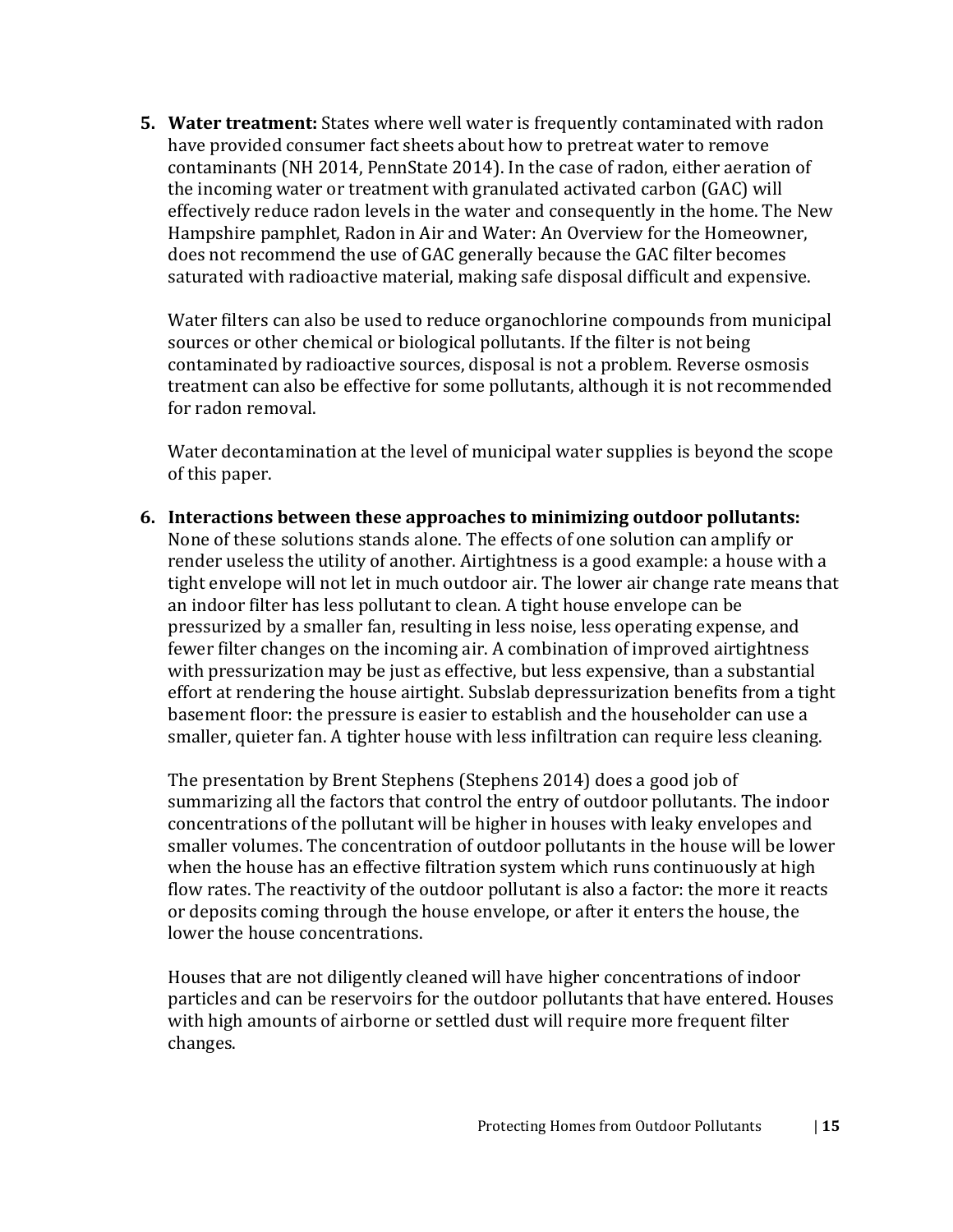If the main source of radon is due to showering with radon-rich water, a closed bathroom door and an operating exhaust fan can create a pressure barrier that will keep airborne radon from migrating to other parts of the house.

Consider these suggestions a "basket of solutions" that can be used either individually or in conjunction for the particular circumstances of the house and its occupants.

**Limitations of Potential Solutions:** While the above measures can all work to reduce the effects of outdoor air pollutants on indoor air, there are limitations. People with extreme sensitivities or vulnerabilities may need better air or water than these generic defenses can provide. For these people, indoor air can be brought to a standard set by hospital or laboratory "clean room" technologies.

For the large majority of householders who will benefit from the strategies described in this section, the onus is on them to ensure that the systems work as designed. Systems may be compromised, for example, by opening windows in an otherwise airtight house, or by not using or maintaining filters. Also, the additional costs of filter replacement and circulation fan use can be prohibitive for low-income households.

#### <span id="page-18-0"></span>**Demonstrated Effectiveness of Remedial Measures**

**1. Tightening up the house envelope:** The largest database of houses undergoing tightening comes from American weatherization programs. Often the houses involved are in poor condition, and large reductions of air leakage can be made by sealing their major pathways. Studies of thousands of houses from Ohio, Wisconsin, and Illinois (Francisco 2014) show that, typically, weatherization caused reductions of air leakiness of 20-40%. These reductions are beneficial for the energy usage of these households. However, the residual air leakiness of 2000-3000 CFM $_{50}$  (or roughly 5-10 ACPH<sub>50</sub>) does not constitute an "airtight" envelope that excludes outdoor pollutants.

In several studies, contractors made the effort to do deep energy retrofits (DER). The airtightness achieved by these initiatives resulted frequently in houses being tighter than 2 ACPH<sub>50</sub> (or  $CFM_{50}$  in the low hundreds) (Gates 2014, Berges 2013), an airtightness that assures very minimal outdoor air entry except under severe conditions. Other house retrofits, notably those where houses are attempting to meet "net zero" goals or the Thousand House Challenge (THC), meet the airtightness standard of the Passive House program [\(www.passivehouse.us\)](http://www.passivehouse.us/). Houses certified to Passive House standards have an airtightness criterion of 0.6 ACPH<sub>50</sub>, or 1.0 ACPH<sub>50</sub> for retrofits, again making the building envelope near impervious to air. Most of these retrofits require significantly retrofitting the exterior wall (i.e. insulation, air sealing, siding) with very close attention to airtightness details. Reaching 0.5  $ACPH<sub>50</sub>$ , or even 2.0  $ACPH<sub>50</sub>$ , cannot be done without trained contractors and personnel working diligently towards that goal. Blower door testing during the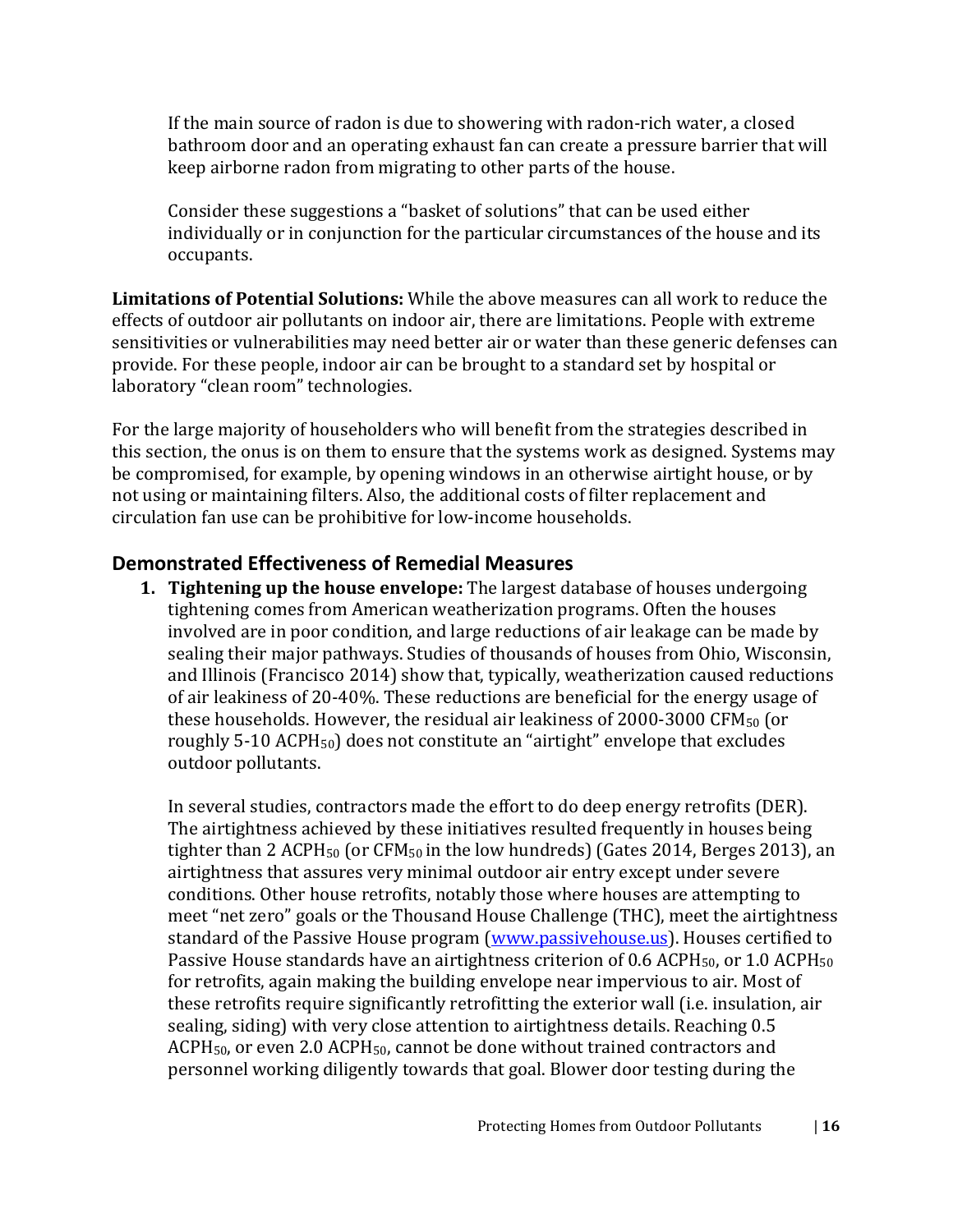progress of the retrofit is necessary to verify that the airtightness gains are being achieved.

There is also research on sealing garage or house leakiness to reduce the effects of garage air pollution inside houses (Mallach 2014). It is difficult to quickly judge the effectiveness of such sealing, as the garage-to-house leakiness is calculated indirectly from multiple blower door tests. As is true with regular house air sealing, large holes can be relatively easily located and closed up; smaller leakage areas are more diffuse and harder to seal.

**2. Filtration of indoor air:** Ten houses in Alaska with recirculated, HEPA-filtered air were reported to show an indoor  $PM_{2.5}$  reduction of 76-87% with respect to the high outdoor PM2.5 in a time of forest fires (Reynolds 2004). The report suggests that the HEPA units were stand-alone and not ducted, but this has not been confirmed. Barn et al. (2008) found a similar stand-alone (non-ducted) residential HEPA air cleaner effectiveness of about 65% in summer months in a sample of houses in British Columbia. Outdoor  $PM_{2.5}$  concentrations in the BC study were high, but not as elevated as those found in the Alaska research project above. These results are useful in providing a level of performance for standalone filtration.

Jeffrey Siegel and colleagues have looked at the effectiveness of portable air cleaners in reducing pollutants in house air (Kang 2008). The filtration efficiency, fan flow rate, and location of the portable device are all important, both for reducing pollutant loads in a single room and in the whole house. For a single room to be treated as effectively as possible with a portable air cleaner, the doors and windows need to be closed.

MacIntosh et al. (2008) reported up to 80% particle reduction through the use of filters on a forced-air circulation system, but this was in response to a spike in (not sustained) loading. Canadian residential research (Bowser 1999) showed similar results on a single pass through high-efficiency residential filters, but the reduction in measured house particle concentrations was far lower than the pass-through filter efficiency, especially during periods when the occupants of the house were present and active. For instance, an electrostatic precipitator with a pass-through efficiency > 90% on PM<sub>1</sub> resulted in house PM<sub>1</sub> concentrations only 30% lower when the occupants were awake and active. Active people (or pets) create particle sources (e.g. cooking) or re-suspend settled dust in their use of the house. A filter 50 feet away in a duct is going to have much less effect on the particle concentrations in an occupied kitchen, for instance, than it has on the particles in the duct itself.

Comparisons of filter effectiveness from one study to another are hampered by the use of different size particle cuts, magnitude of the particle challenge the filters face, and operating schedules of the fans driving the filters.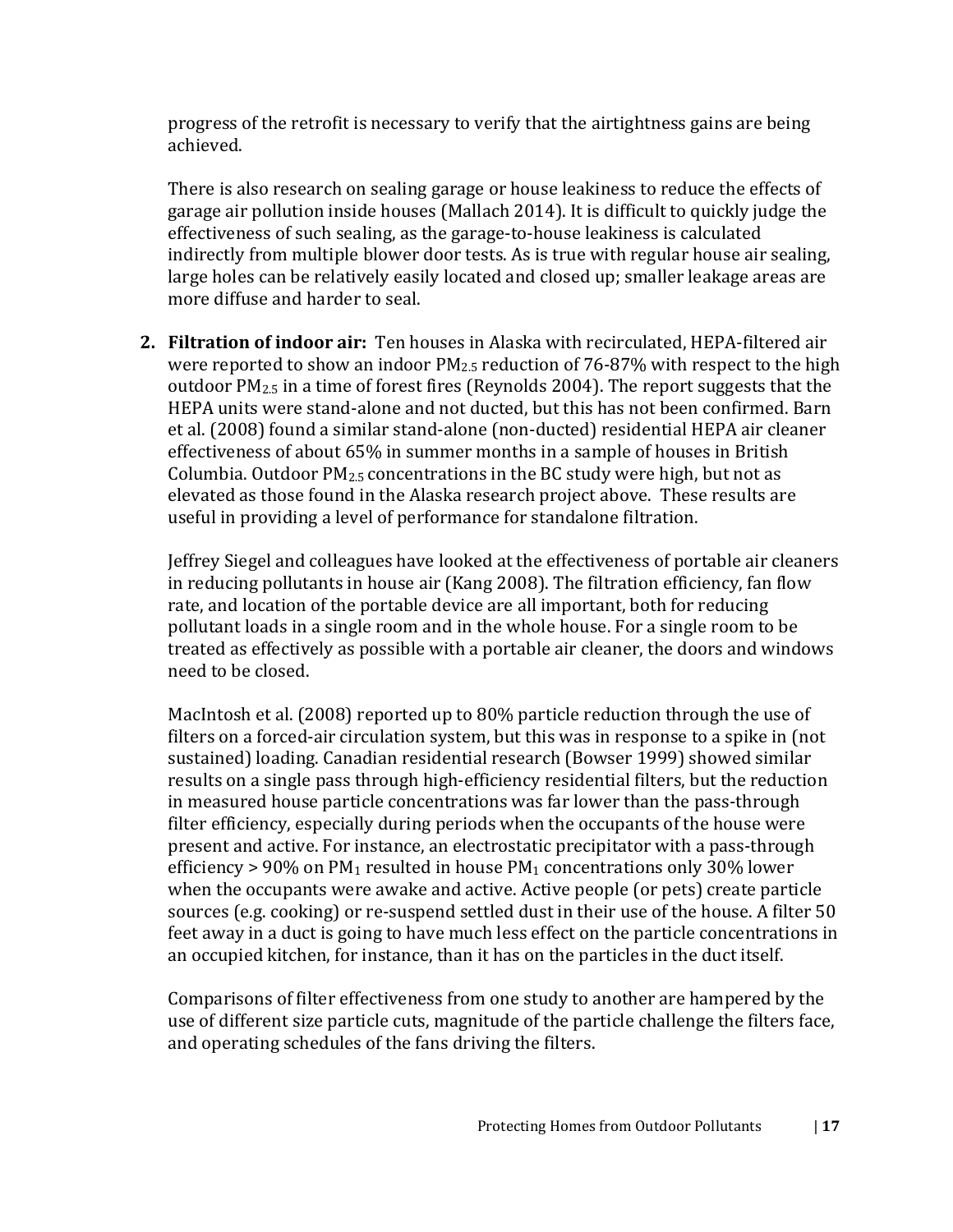**3. House pressurization plus interior filtration:** In 2004, Alaska experienced numerous forest fires. Small particles  $(PM<sub>2.5</sub>)$  in the outdoor air exceeded 1000  $\mu$ g/m<sup>3</sup>, well above any known health threshold (e.g. EPA 24-hour outdoor standard is 35  $\mu$ g/m<sup>3</sup>). The Cold Climate Housing Research Centre (CCHRC) in Fairbanks outfitted 19 houses with a combination VOC and HEPA filter with a maximum airflow capacity of 240 ft<sup>3</sup> per minute (cfm). Nine houses used the airflow through the filter to pressurize the house to about 1 Pa above outside atmospheric pressure.

Despite the HEPA definition of 99.97% filtration of contaminants of 0.3 μm, the measured reduction of  $PM_{2.5}$  in the post-filter airflow was between 92% and 97% compared to outdoor values. In these nine mildly-pressurized houses, indoor  $PM_{2.5}$ was 87-92% less than outdoor (10-34  $\mu$ g/m<sup>3</sup> vs. a range of 94-368  $\mu$ g/m<sup>3</sup> of PM<sub>2.5</sub> in the outdoor air). A small study in Ontario in 2003 (CMHC 2003b) found a similar reduction of about  $84\%$  in PM<sub>1</sub> with HEPA-filtered supply air, but at much lower outdoor PM levels.

**4. Soil gas exclusion:** An 81-unit town house development was built in Kitchener, Ontario in the 1970s on an old dump site and adjacent to a small mountain of municipal landfill. Although simple vent stacks were put in place to reduce soil gas (methane) entry, the town houses suffered from high levels of explosive gases and were eventually abandoned. Canada Mortgage and Housing Corporation (CMHC), a quasi-governmental agency that also provided mortgage insurance, took the units over after mortgage default.

This site was studied extensively from 1988 to 1992. The buildings were rehabilitated and a soil gas extraction system installed, based on radon gas remediation systems. Large, exterior fans drew from beneath the basement slabs of several units simultaneously and exhausted the subslab gases above the roof tops. Methane alarms in the houses and monitors linked to the operation of the exhaust fans. An engineering firm has performed annual audits of the system and its efficacy. The remedial measures reduced interior methane levels from near explosive to the low part per million (ppm) range (CH2M Hill 1990). The houses have been occupied by tenants since the early 1990s with no dangerous occurrences of soil gas entry.

This example, and the millions of houses that have had subslab ventilation installed and monitored for radon problems, shows that this remediation strategy is effective, mature, and widespread. If the fan continues to operate, and the subslab pressure is reliably maintained, soil gas entry becomes minimal.

**5. Cleanliness:** To promote cleanliness, avoid tracking in dirt by removing shoes at the door or using a walk-off mat to remove shoe dirt. This strategy has been shown to reduce tracked-in lead dust by up to 90% (Roberts 1992). The other main means of reducing settled dust is by frequent cleaning, usually with an effective vacuum cleaner. For cleaning to be successful, the floors must have no significant amount of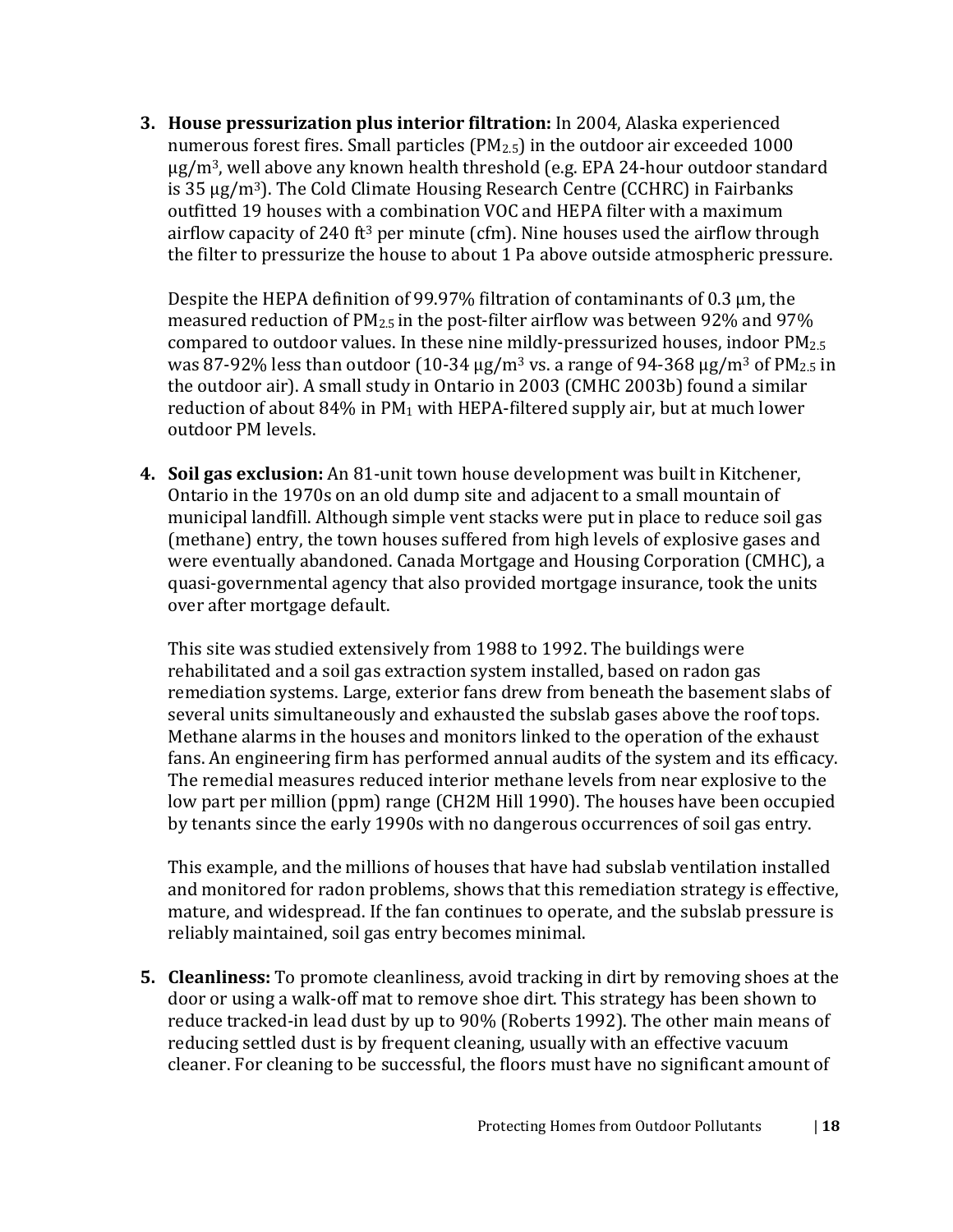miscellaneous debris to interfere with the cleaning process. First – tidy up; second – vacuum. There are many reports on the effectiveness of vacuum cleaning, the comparative cleaning efficiency of different vacuum cleaners (CMHC 1992), and the effects of more frequent cleaning (CMHC 2003a). Essentially, regular and effective vacuuming will reduce the amount of dust in carpets and on floors, and resuspension of particles will be minimized. Recent experiments involving regular cleaning in houses with asthmatic children have shown good results in the reduction of their respiratory symptoms (Morgan 2004).

**6. Water treatment:** One of the seminal research projects on this technique took place in the 1980s, where 22 residential water systems in seven states were treated with prototypical aeration systems (Lowry 1988). The results show 92-99% radon removal, with variations dependent upon the water flow rate. Distributors of current commercial aeration systems typically quote 97-99% in their literature. Capital costs are in the thousands of dollars, with annual maintenance costs in the hundreds.

| <b>Remedial</b><br>measure                           | <b>Potential</b><br>effectiveness                         | Cost   | Degree of<br>necessary<br>occupant<br>interaction<br>All ratings are qualitatively low, medium, or high | <b>Maturity of</b><br>technology<br>(readily<br>available?) | <b>Comments</b>                                                                                                                  |
|------------------------------------------------------|-----------------------------------------------------------|--------|---------------------------------------------------------------------------------------------------------|-------------------------------------------------------------|----------------------------------------------------------------------------------------------------------------------------------|
| <b>Tighten house</b><br>envelope                     | High                                                      | High   | Low                                                                                                     | Medium                                                      | A tight house is 100%<br>effective but will<br>require mechanical<br>ventilation (which will<br>introduce outdoor<br>pollutants) |
| <b>Filtration of indoor</b><br>air (or incoming air) | Medium (high<br>at filter:<br>medium in rest<br>of house) | Medium | High (requires<br>inspection,<br>replacement,<br>need to accept<br>noise)                               | High (for particle<br>reduction)                            | Almost always will be<br>part of the solution                                                                                    |
| <b>House pressurization</b>                          | High                                                      | Medium | Medium                                                                                                  | Low                                                         | This solution has not<br>been extensively<br>tested                                                                              |
| <b>Subslab</b><br>depressurization for<br>soil gases | High                                                      | Medium | Low                                                                                                     | High                                                        | A specific pressure<br>boundary solution                                                                                         |
| <b>House cleanliness</b>                             | Medium                                                    | Low    | High                                                                                                    | High                                                        | It takes diligence and<br>the right tools                                                                                        |
| Water treatment for<br>gaseous pollutants            | Medium to high                                            | High   | Medium                                                                                                  | High                                                        |                                                                                                                                  |

#### **Table 3: Summary of remedial measures to keep protect houses from outdoor pollutants**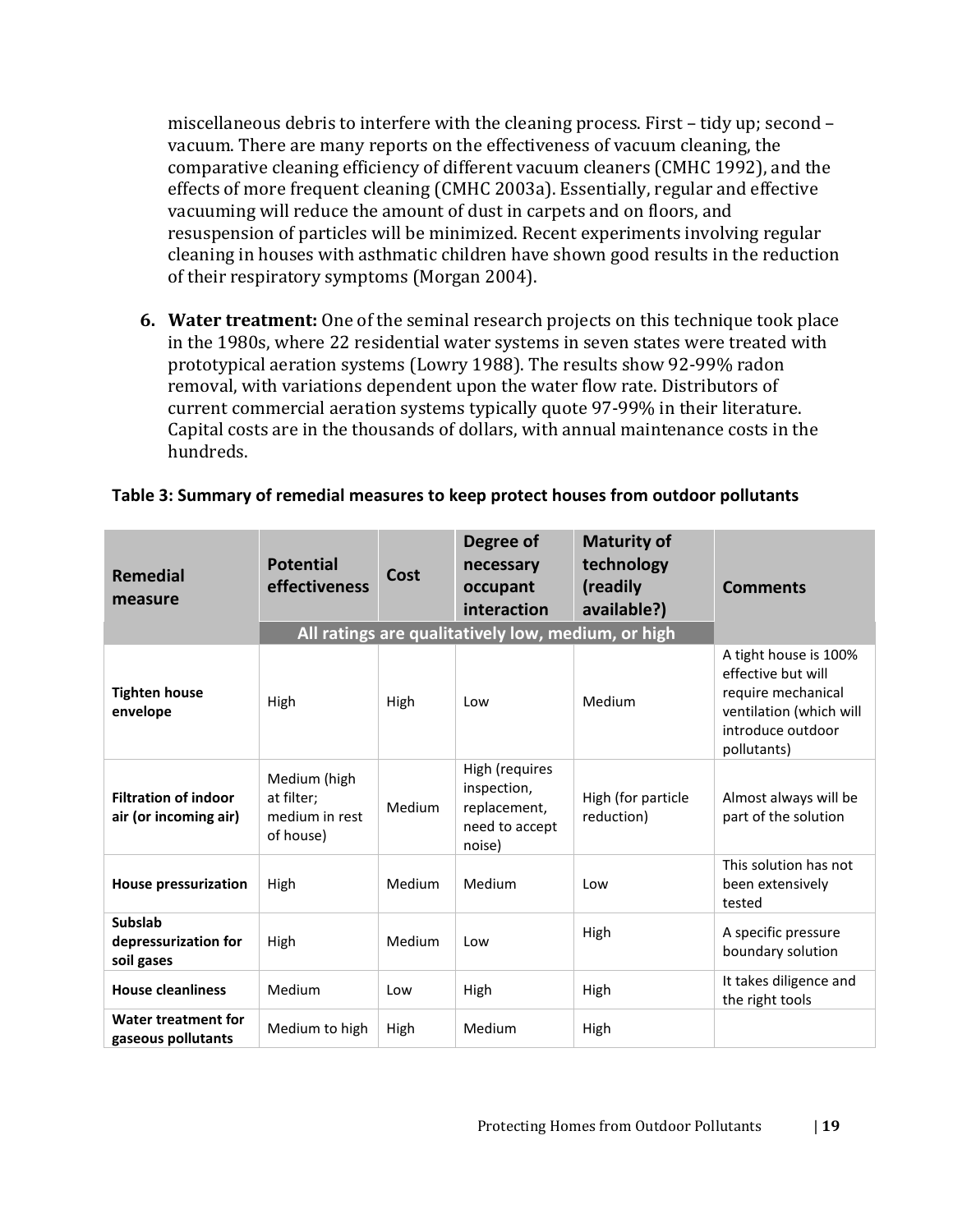**Potentially new solutions:** While there have been many claimed improvements in filter technology over time (stand-alone HEPA attached to forced air system, UV lights in ducting, various chemical filter additives, etc.), nothing has demonstrated improvement in filtration efficiency enough to be ready for a wider distribution.

An area requiring further research is the degree of permissible house pressurization in winter, as then more pressurization strategies could be attempted. Currently, there are few manufacturers of pressurization fans with filter cassettes and pressure control equipment. If the market were larger, more equipment would be available.

Cleanable filtration, at least for coarse particles, would lower the filter replacement costs for those solutions.

There has been no good scientific comparison of tracked-in dirt in houses with conventional cleaning equipment vs. those that have robotic, frequent-usage devices. Were the robotic vacuums shown to be far more effective, then they could be an affordable part of a settled dust reduction.

More research and reporting on envelope retrofits should provide guidance to efficient ways to achieve airtightness. Builders in Canada in the 1980s all had steep learning curves when they tried to meet R-2000 airtightness levels of 1.5 ACPH $_{50}$  in their new houses. Retrofit or weatherization crews trying to similarly tighten existing houses will find the means to do so for the different types and ages of housing stock in the US and Canada, but it will take some time to optimize procedures. A first analysis on the deep energy retrofit of American houses is available from Lawrence Berkeley National Laboratory (Less et al 2014).

At the other end of the spectrum from homeowner-operated detection devices is the coming possibility of widely-distributed, cloud-based data tracking. Once appropriate instrumentation is available at a reasonable price, there are good possibilities for using multiple sites of local data instead of a single pollutant measurement made at a central urban (or airport) government station. If the outdoor pollutants are very locally generated (e.g. woodstove emissions), then a distributed monitoring system will permit much better focused remediation.

There are still many unknowns. A preliminary list of research questions is attached as Appendix D.

**Recommendations:** One way to minimize the effects of outdoor pollutants is to start doing remediation. Selecting vulnerable populations or specifically high pollutant loads would be a good start. Doing the research to test and refine solutions to outdoor contaminants can be justified most easily by benefitting those who need it most. Community-based programs are also a good way to improve remediation methods and optimize limited resources. They can provide comprehensive programs, instrumentation, monitored results, expert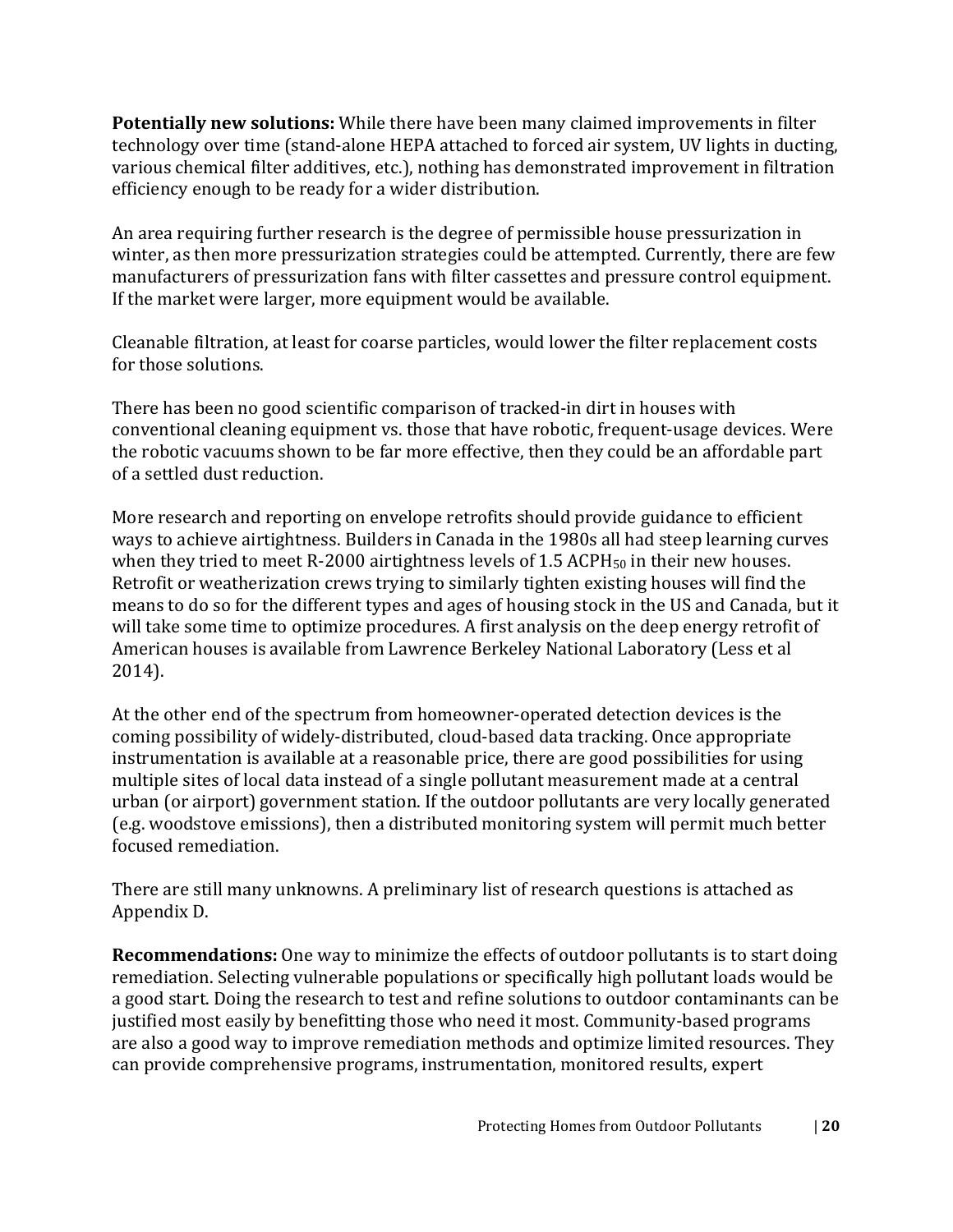interpretation, and publishing of the findings (EPA 2011). Community-based programs, by dealing with many factors, also have a better chance of seeing health improvements in the study population when compared to more narrow initiatives.

The Los Angeles Collaborative for Environmental Health and Justice (LACEHJ) is one example where a community group has made a difference. The LACEHJ developed a process called "ground truthing" which detailed air pollution sources and effects in parts of Los Angeles (LACEHJ 2010). The group surveyed four communities, identifying more detailed pollutant sources and susceptible populations than state regulatory agencies had been able to locate. Furthermore, they used monitoring equipment borrowed from the California Air Resources Board (CARB) and UCLA to show hot spots where pollutant concentrations far exceeded regional measurements. Their report, entitled "Hidden Hazards", is a good guide to how groups can effectively create a portrait of the air pollution risks specific to their communities.

Monitoring the performance of solutions is important; this verification process is often overlooked. Attempts at reducing indoor exposure to outdoor pollutants would benefit from good documentation. While all of the possible solutions will be useful, some will be more useful than others. Establishing their relative utility will require monitoring data.

Some mitigation strategies such as radon systems and reducing dust lead have a substantial documentation and procedures in place. Solutions for other pollutant sources will require a similar development before they become widely accepted.

**Conclusions:** Outdoor pollutants may affect indoor air. While the quality of outdoor air has generally been improving over the last several decades in many parts of North America, new stresses (such as fracking or climate change–induced pollution spikes) and established risks (adjacent highways and rail traffic) can result in elevated indoor pollutant levels. The solution sequence is straightforward:

- 1. Determine the pollutant of interest (and whether the source is internal or external);
- 2. Reduce or eliminate the source of pollution, if possible;<br>3. Identify the pathway into the house from the outside:
- 3. Identify the pathway into the house from the outside;<br>4. Use one or more of the available solutions to mitigate
- 4. Use one or more of the available solutions to mitigate the remaining risk;<br>5. Monitor the effectiveness of the action; and
- 5. Monitor the effectiveness of the action; and<br>6. Disseminate this information.
- Disseminate this information.

Outdoor air pollutants can certainly be reduced in houses. The solutions identified in this paper have varying levels of effectiveness that should be evaluated against the critical nature of the contaminant and the available resources to conduct the remediation procedures. With continued research and monitoring, it will become clearer which solutions should be applied to each situation. Ease of use will improve; effectiveness should increase; installation and operating costs should fall.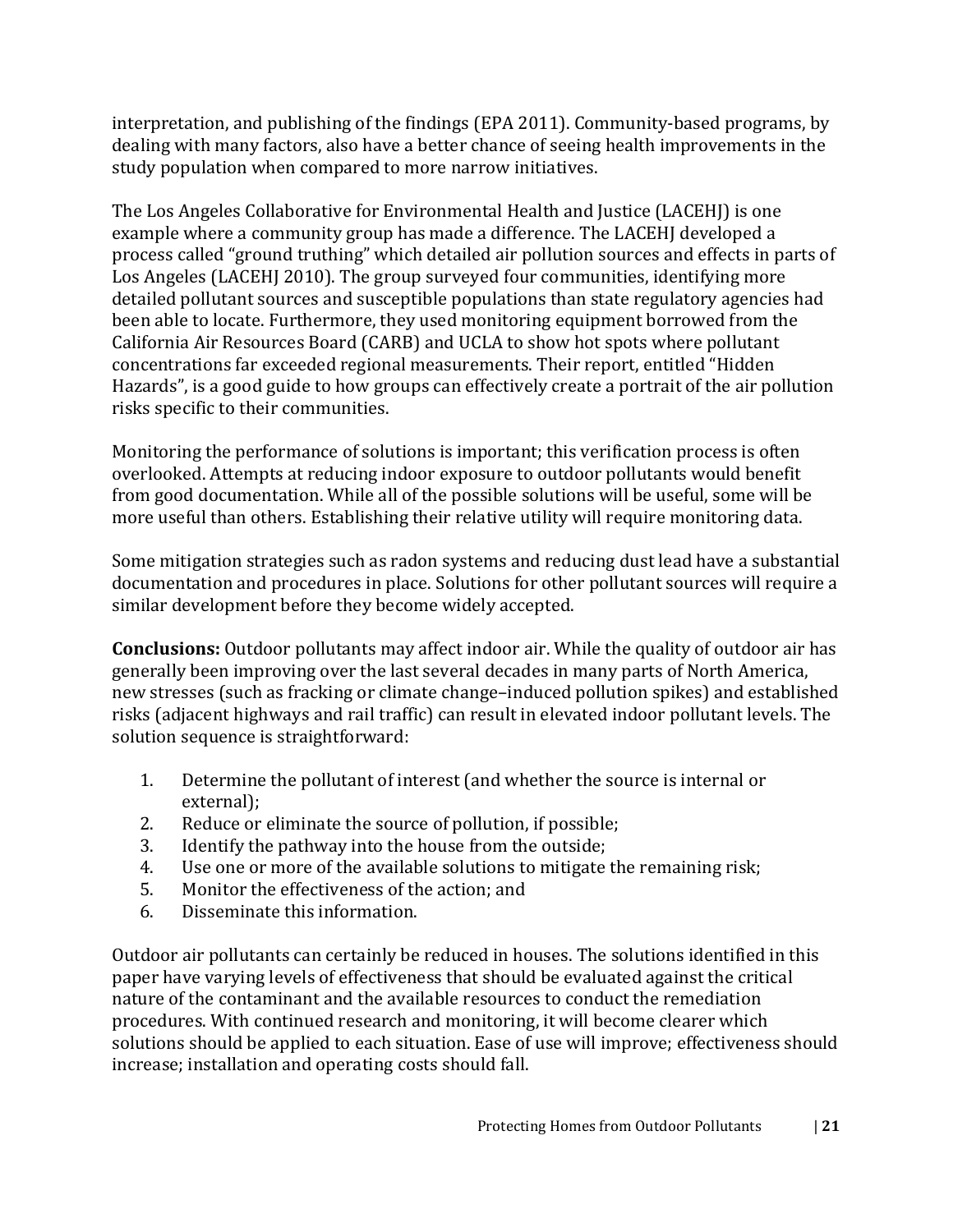# <span id="page-24-0"></span>**References**

- 1. ANSI/ASHRAE 2007. Method of Testing General Ventilation Air-Cleaning Devices for Removal Efficiency by Particle Sizes. ASHRAE, Atlanta, 2007.
- 2. ANSI/ASHRAE 2013. Ventilation and Acceptable Indoor Air Quality in Low-Rise Residential Buildings. Standard 62.2 -2013, ASHRAE, Atlanta, 2013.
- 3. Barn, P. et al. Infiltration of forest fire and residential wood smoke: an evaluation of air cleaner effectiveness. Journal of Exposure Science and Environmental Epidemiology, 2008.
- 4. Berges, Matt et al 2013. Lessons Learned on Energy-Efficient Affordable Housing. Journal of Light Construction, Williston, Vermont, February 2013.
- 5. CDC 2003. Guidelines for Environmental Infection Control in Health-Care Facilities. Centers for Disease Control and Prevention, 2003.
- 6. CH2M Hill Engineering Ltd., 1990. CMHC Kitchener Townhouse Study of Sub-slab Venting Technology Phase II, Ottawa, 1990.
- 7. CMHC 1992. Effectiveness of Clean-up Techniques for Leaded Paint Dust. CMHC Research Highlight, 1992-203, Ottawa, 1992.
- 8. CMHC 1997. Estimating the Concentrations of Soil Gas Pollutants in Housing. CMHC Research Highlights 97-114, Ottawa, 1997.
- 9. CMHC 2003a. Indoor Particulate and Floor Cleaning. CMHC Research Highlights 03- 104, Ottawa, 2003.
- 10. CMHC 2003b. Penetration of Outdoor Particles into a Residence. CMHC Research Highlights 03-105, Ottawa, 2003.
- 11. EPA 2011. A Systems-Based Approach for Creating and Sustaining Effective Community-Based Asthma Programs. National Asthma Forum, Washington, DC, 2011. Available at: [http://www.epa.gov/asthma/pdfs/snapshot\\_060111.pdf](http://www.epa.gov/asthma/pdfs/snapshot_060111.pdf) (accessed August 28, 2014)
- 12. EPA 2014. Consumer's Guide to Radon Reduction. US EPA. Available at: [http://www.epa.gov/radon/pubs/consguid.html#whattolookfor](http://www.epa.gov/radon/pubs/consguid.html%23whattolookfor) (accessed September 1, 2014)
- 13. Francisco, Paul 2014. Personal correspondence. May 2014.
- 14. Gates et al 2014. Performance Results for Massachusetts and Rhode Island DER Pilot Community. Building America Report -1401, Somerville, MA, 2014.
- 15. Kang, S. et al 2008. Effective positioning of portable air cleaning devices in multizone residential buildings. Indoor Air 2008, Copenhagen.
- 16. Kim, E. et al 2004. Estimating Exposure to Chemical Contaminants in Drinking Water. Environmental Science and Technology, 38, Washington, DC, 2004.
- 17. LACEHG 2010. Hidden Hazards: A Call to Action for Healthy, Livable Communities. December 2010. Available at: [http://kresge.org/sites/default/files/hidden-hazards](http://kresge.org/sites/default/files/hidden-hazards-low-res-version.pdf)[low-res-version.pdf](http://kresge.org/sites/default/files/hidden-hazards-low-res-version.pdf) (accessed November 12, 2014)
- 18. LBNL 2014. Indoor Air Quality Scientific Findings Resource Bank. Available at: [http://www.iaqscience.lbl.gov](http://www.iaqscience.lbl.gov/) (accessed August 18, 2014)
- 19. Less, B. et al. A Meta-Analysis of Single-Family Deep Energy Retrofit Performance in the U.S. LBNL Report, 2014.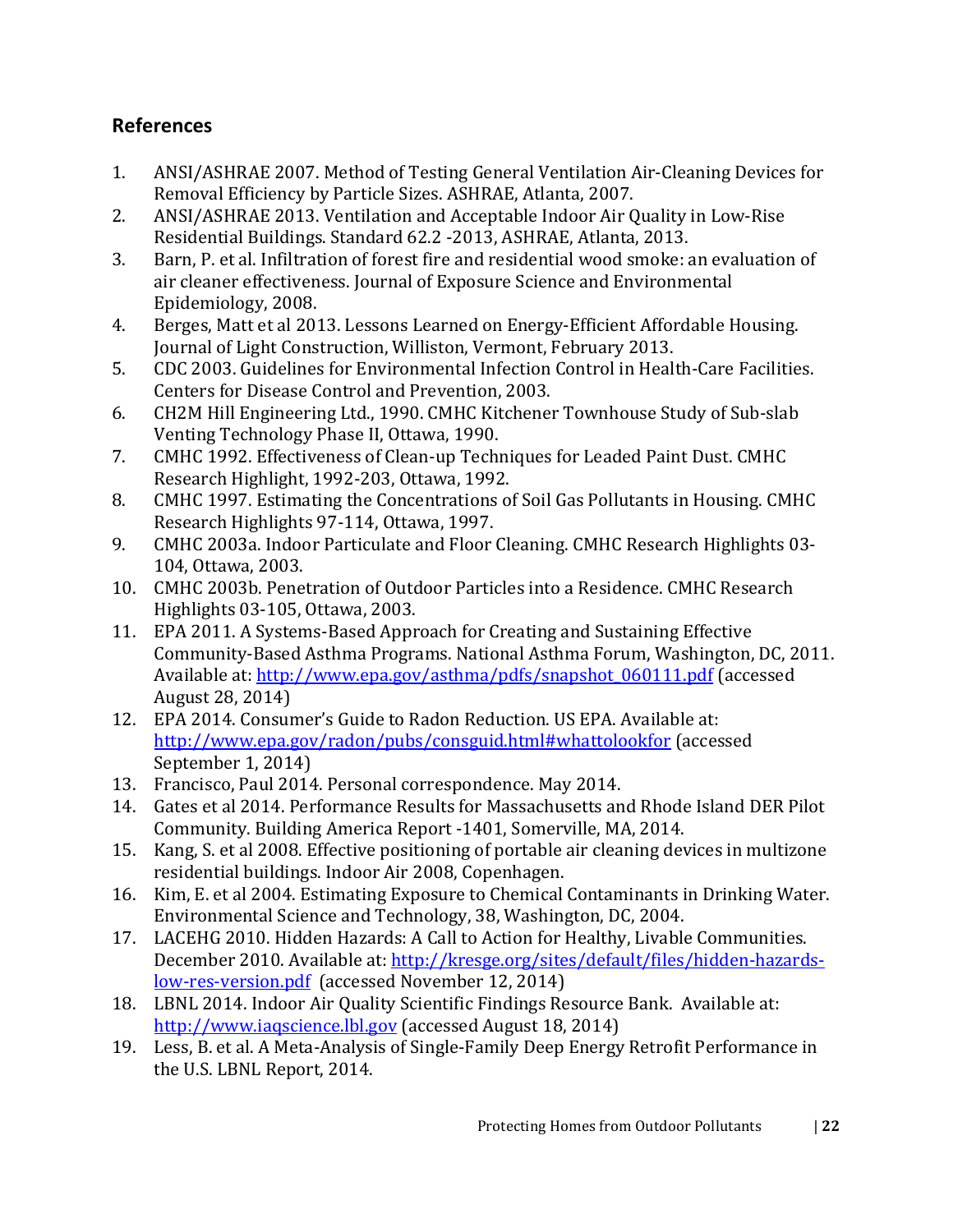- 20. Lowry, S. B. et al 1988. "Aeration for the Removal of Rn from Small Water Supplies." Proceedings of the FOCUS Conference on Eastern Regional Ground Water Issues September 27-29, 1988, Stamford, Connecticut*.*
- 21. MacIntosh, David L. et al, 2008. Whole House Particle Removal and Clean Air Delivery Rates for In-duct and Portable Ventilation Systems. Journal of Air and Waste Management, 58:11, Pittsburgh, 2008.
- 22. Mallach 2014. Personal communication with Gary Mallach, Health Canada, 2014.
- 23. Morgan et al 2004. Results of a Home-based Environmental Intervention among Urban Children with Asthma. New England Journal of Medicine, 351;11, Waltham, MA, 2004.
- 24. Newell, Donald A. 2006. Interpreting Filter Performance. HPAC Engineering, February 2006.
- 25. NH 2014. Radon in Air and Water: An Overview for the Homeowner. Environmental Fact Sheet; New Hampshire Department of Environmental Services, Concord, NH, 2014.
- 26. PennState 2014. Methane Gas and Its Removal from Wells in Pennsylvania. PennState Extension, Water Facts 24, State College, Pennsylvania, 2014.
- 27. Reardon, J.T. 2007. Assessment of Natural Ventilation for Canadian Residential Buildings. Report produced for Canada Mortgage and Housing Corporation, Ottawa, 2007.
- 28. Reynolds, W., 2004. Remediation of Smoke Particles in Fairbanks Homes June-August 2004. Cold Climate Housing Research Centre, Fairbanks, AK, 2004.
- 29. Roberts, J.W. et al, 1992. Human Exposure to Pollutants in the Floor Dust of Homes and Offices, Journal of Exposure Science and Environmental Epidemiology, Suppl. 1, Princeton, N.J., 1992.
- 30. Schleibinger et al, 1999. Air filters from HVAC systems as possible source of volatile organic compounds (VOC) – laboratory and field assays. Atmospheric Environment, Vol. 33, Issue 28, 1999.
- 31. Stephens, B. et al. 2012. Penetration of ambient submicron particles into single-family residences and associations with building characteristics. Indoor Air, 2012.
- 32. Stephens, B. 2014. Indoor Exposures to Outdoor Air Pollution. Available at: [http://built-envi.com/wp-content/uploads/2014/02/stephens\\_NU-guest-lecture-](http://built-envi.com/wp-content/uploads/2014/02/stephens_NU-guest-lecture-May-2014.pdf)[May-2014.pdf](http://built-envi.com/wp-content/uploads/2014/02/stephens_NU-guest-lecture-May-2014.pdf) (accessed August 18, 2014)
- 33. Turk, Bradley et al. 2008. Exploratory Study of Basement Moisture During Operation of ASD Radon Control Systems. Contractor report for US EPA, Washington, 2008.
- 34. Walker, I. et al, 2013. System Effects of High Efficiency Filters in Homes. LBNL report 6144E, Berkeley, CA, 2013.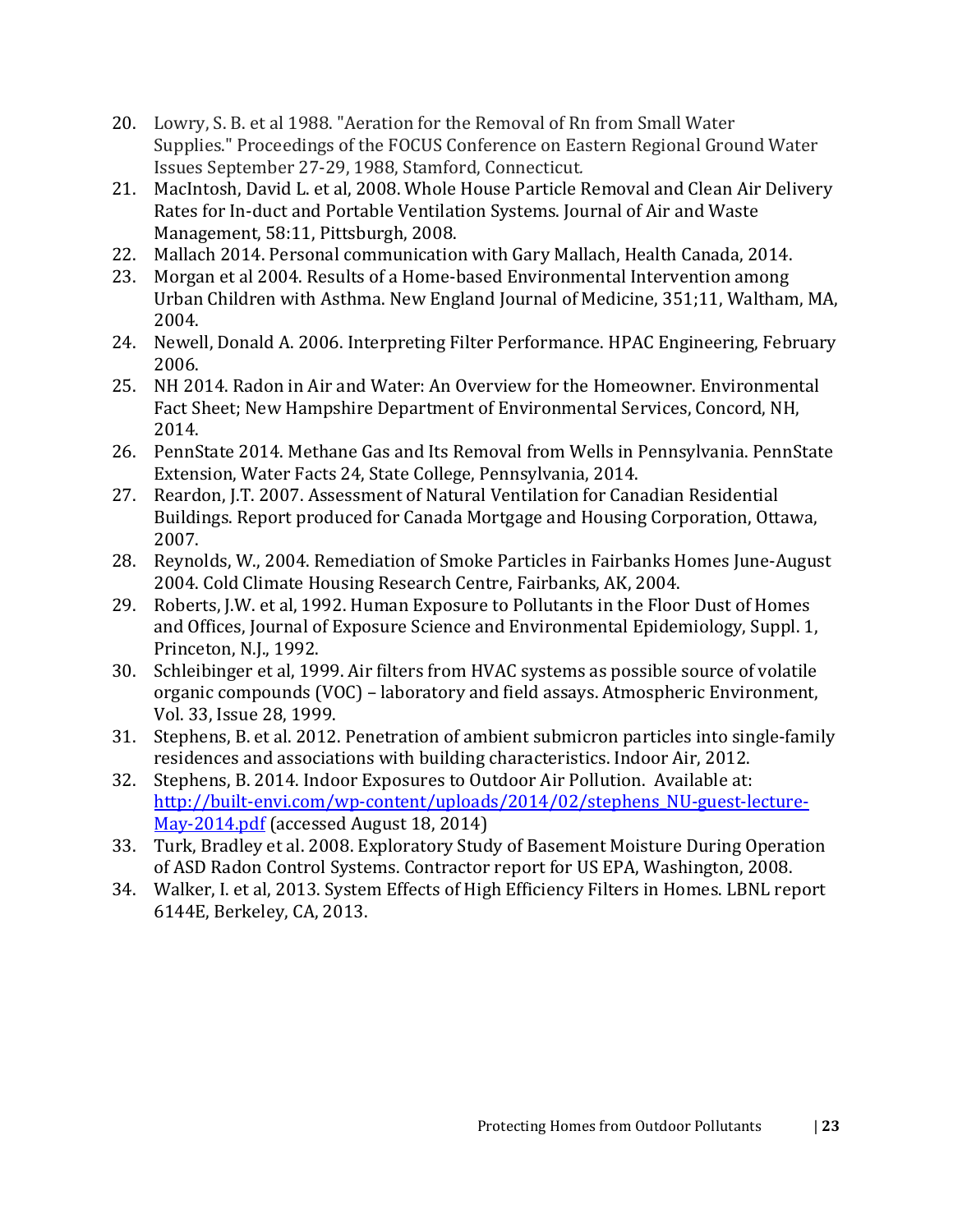# <span id="page-26-0"></span>**Appendix A: Information Resources**

- 1. Environmental Protection Agency (EPA) <http://www.epa.gov/air/> (a government primer on all aspects of indoor and outdoor air pollution)
- 2. LBNL Indoor Air Quality Scientific Findings Resource Bank at: <http://www.iaqscience.lbl.gov/> (a site that looks at IAQ, health, and remedial measures and evaluates current knowledge on these issues)
- 3. National Center for Healthy Homes [http://www.NCHH.org](http://www.nchh.org/) (a healthy housing website with much information on lead, IAQ, and child health)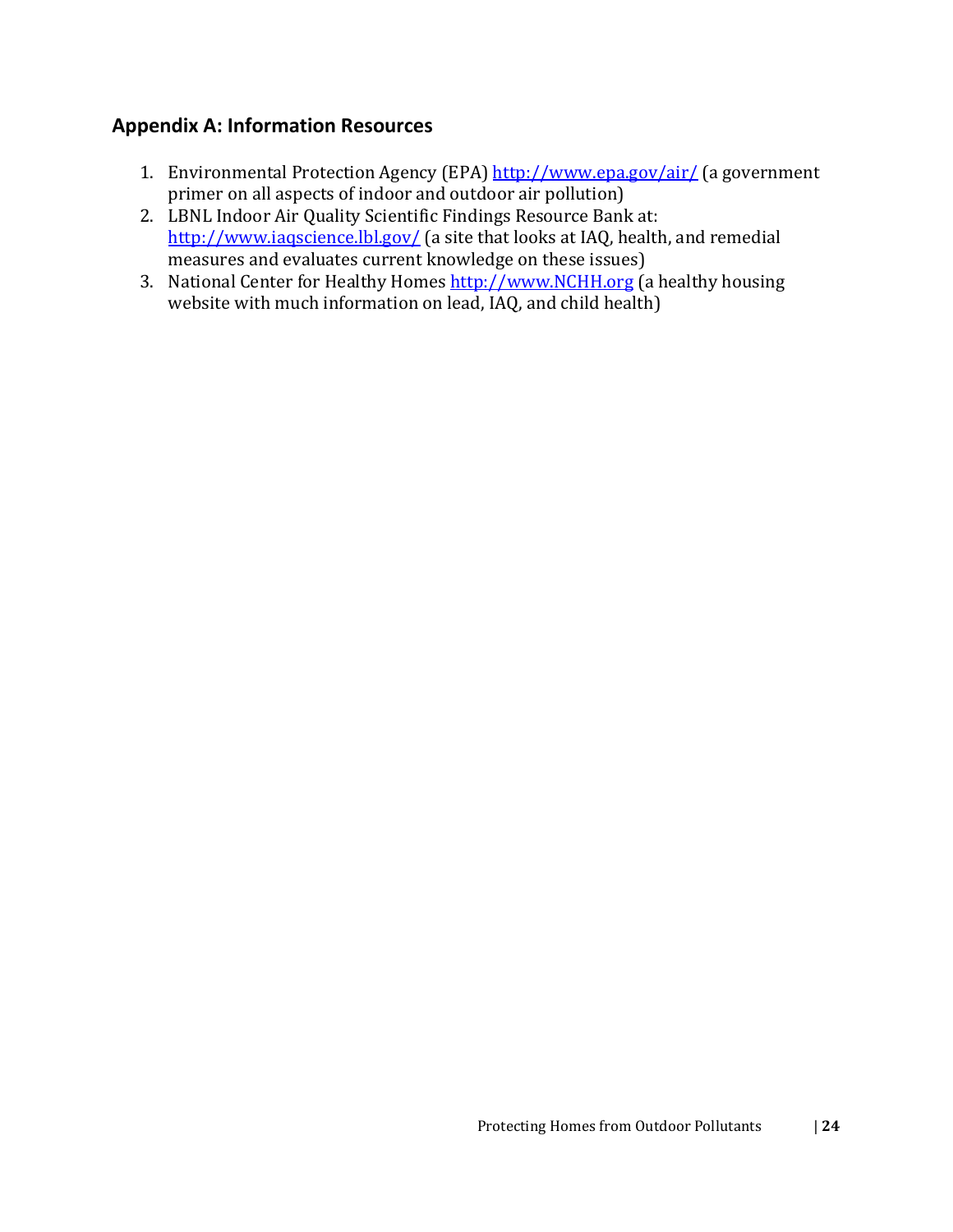# <span id="page-27-0"></span>**Appendix B: Information on Units and Test Methods for Measuring Airtightness**

As an example, let's use a 500 m<sup>3</sup>, two-story house with a full basement. The six-sided envelope area (all walls, lowest floor, all ceilings under roofs) would be approximately 380  $m<sup>2</sup>$ . In US units, this would be a house of a volume of 17,657 ft<sup>3</sup> or a house with 700 ft<sup>2</sup> on each of two above-grade floors and a 700 ft2 basement, with an envelope area of about 4150 ft2. This could be a medium-size, suburban house with three bedrooms. If the house tested at 3.0 ACPH<sub>50</sub>, this would mean that it has a measured CFM<sub>50</sub> of about 880 CFM<sub>50</sub>. If the house had a typical value of the exponent "n" of 0.65, then the  $ELA_{10}$  (Canadian) would be 587 cm<sup>2</sup> (91 in<sup>2</sup>), and the US ELA<sub>4</sub> would be 313 cm<sup>2</sup> (49 in<sup>2</sup>). Measurements of house leakiness in the US and Canada show that a leaky house can have an ELA at least 10 times bigger than a similar tight house.

Metrics using air leakage divided by the surface area of the envelope have also been used. In Canada, the normalized leakage area (NLA) was used for several years, although it was not clear if the above- and below-grade envelope area should be used, or the above-grade only. More recently, there has been uptake of the CFM<sub>50</sub> flow rate normalized by the sixsided envelope area in US weatherization and among those involved in new and existing high performance buildings.

Small houses appear to have relatively leakier envelopes than big houses. The number of envelope penetrations such as windows, doors, chimneys, cable access, gas lines, etc. are often not much different in small and big houses, but the big houses spread them over a much larger area of wall and ceiling. Using the measurement units above, a big house will usually have a larger CFM<sub>50</sub>, or ELA, but can often have a smaller ACPH<sub>50</sub>, as the leakage areas are normalized, or divided, by a larger volume in that calculation.

Each metric can be useful for some application. The goal is to use the most suitable metric for the situation at hand. Flow rate  $CFM_{50}$  is generated by the blower door test results and is proportional to the envelope leakage area. Test results at the 50 Pa range are often more repeatable than those at lower pressures, as wind fluctuations have less relative effect.

Volume, though, makes a difference. If you put a quarter-inch diameter hole in a coffee cup or a cruise ship, you might find the same flow rate through that hole. A quarter-inch hole in coffee cup will cause consternation and a big mess. A quarter-inch hole in the hull of a big ship may not be noticed in the length of a voyage.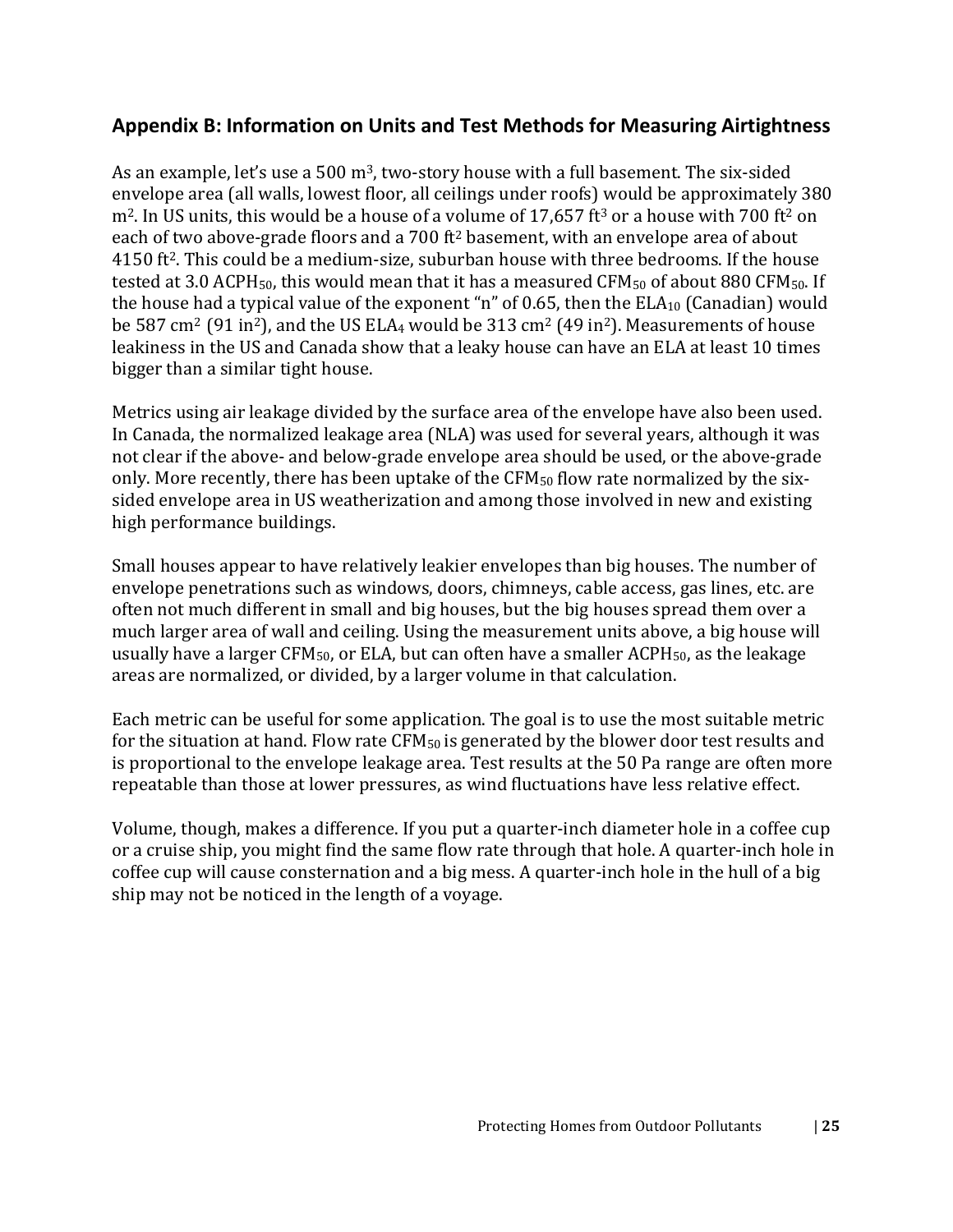# **Comparison of airflow vs. house characteristics**

| <b>House description</b>                                                    | Bungalow,<br>slab-on-grade | <b>Suburban</b><br>ranch with<br>full basement | Large older house with<br>three stories plus full<br>basement |  |  |  |  |
|-----------------------------------------------------------------------------|----------------------------|------------------------------------------------|---------------------------------------------------------------|--|--|--|--|
| Plan dimensions (ft)                                                        | 30x40                      | 35x50                                          | 30x40                                                         |  |  |  |  |
| Floor area $(\text{ft}^2)$                                                  |                            |                                                |                                                               |  |  |  |  |
| In real estate terms                                                        | 1200                       | 1750                                           | 3600                                                          |  |  |  |  |
| <b>Actual floor space</b>                                                   | 1200                       | 3500                                           | 4800                                                          |  |  |  |  |
| Volume $\text{ft}^3$ )                                                      | 9600                       | 29750                                          | 42000                                                         |  |  |  |  |
| 6-sided surface area $(rt2)$                                                | 3500                       | 6390                                           | 7300                                                          |  |  |  |  |
| Tight house with CFM <sub>50</sub> = 400 ft <sup>3</sup> /min               |                            |                                                |                                                               |  |  |  |  |
| $ACPH_{50}$                                                                 | 2.5                        | 0.81                                           | 0.57                                                          |  |  |  |  |
| ELA <sub>4</sub> (in <sup>2</sup> )                                         | 28.9                       | 28.9                                           | 28.9                                                          |  |  |  |  |
| <b>CFM50/surface area</b>                                                   | 0.11                       | 0.06                                           | 0.05                                                          |  |  |  |  |
| House with moderate leakiness CFM <sub>50</sub> = 2000 ft <sup>3</sup> /min |                            |                                                |                                                               |  |  |  |  |
| ACPH <sub>50</sub>                                                          | 12.5                       | 4.03                                           | 2.86                                                          |  |  |  |  |
| ELA <sub>4</sub> (in <sup>2</sup> )                                         | 110                        | 110                                            | 110                                                           |  |  |  |  |
| CFM50/surface area                                                          | 0.57                       | 0.31                                           | 0.27                                                          |  |  |  |  |

Note: Assumed 8 foot ceiling and 1 foot interior floor thickness included in volume (and surface area) calculation. The airtightness test exponent is assumed to be n= 0.65 for these calculations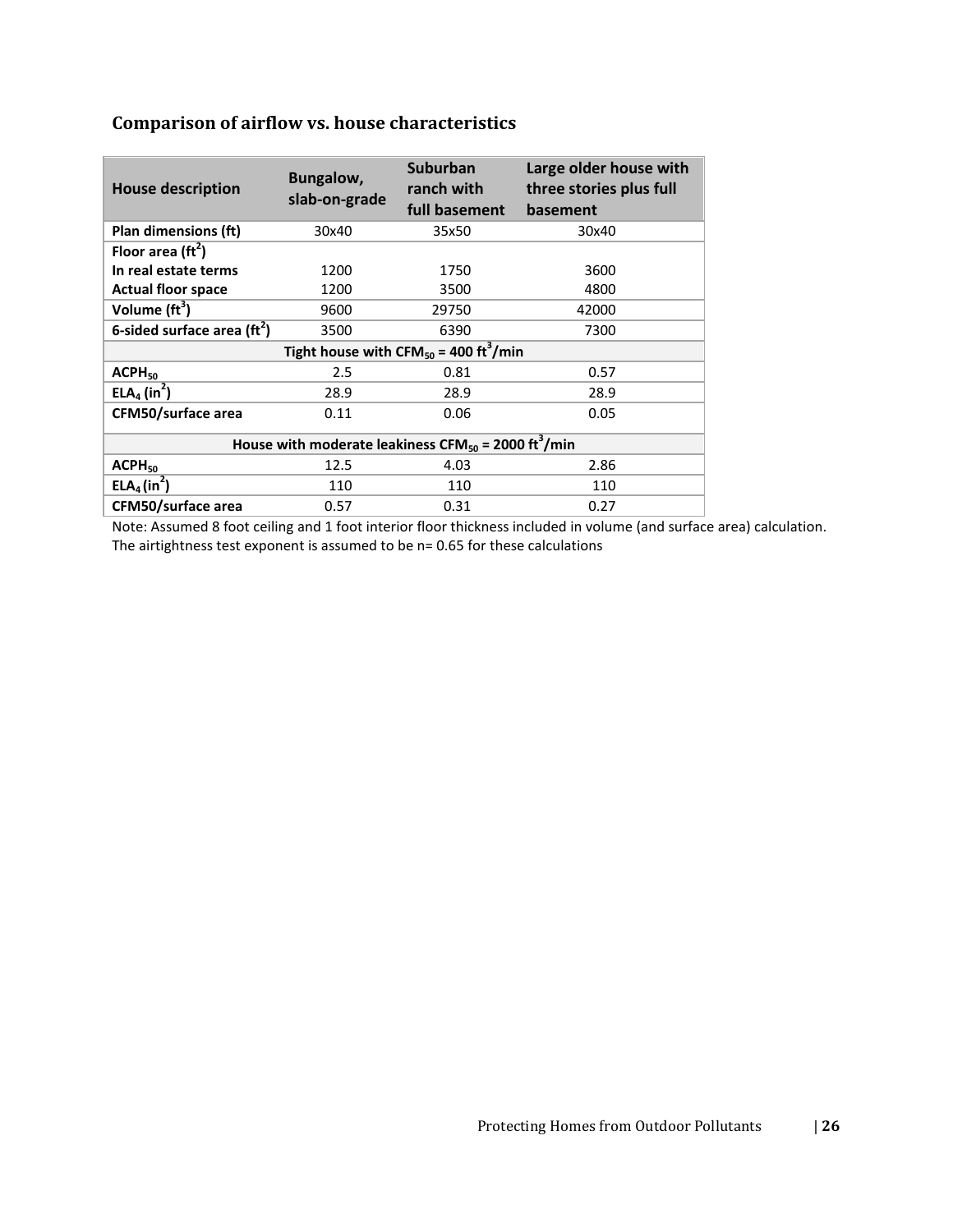| <b>MERV Value</b> | Average minimum composite filtration efficiency (%) | <b>Average % arrestance</b> |                |               |
|-------------------|-----------------------------------------------------|-----------------------------|----------------|---------------|
|                   | 0.3 to 1.0 $\mu$ m                                  | 1.0 to 3.0 $\mu$ m          | 3.0 to 10.0 µm | (ASHRAE 52.1) |
| 1                 |                                                     |                             | $20$           | $65$          |
| $\overline{2}$    |                                                     |                             | $20$           | 65-70         |
| 3                 |                                                     |                             | $20$           | 70-75         |
| 4                 |                                                     |                             | $20$           | 75-80         |
| 5                 |                                                     |                             | $20 - 35$      | 80-85         |
| 6                 |                                                     |                             | 35-50          | 85-90         |
| $\overline{ }$    |                                                     |                             | 50-70          | >90           |
| 8                 |                                                     |                             | >70            | >90           |
| 9                 |                                                     | < 50                        | >85            | >90           |
| 10                |                                                     | $50 - 65$                   | >85            | $>95$         |
| 11                |                                                     | 65-80                       | >85            | >95           |
| 12                |                                                     | >80                         | >90            | >95           |
| 13                | < 75                                                | >90                         | >90            | >98           |
| 14                | 75-85                                               | >90                         | >90            |               |
| 15                | 85-95                                               | >90                         | >90            |               |
| 16                | $>95$                                               | $>95$                       | $>95$          |               |

# <span id="page-29-0"></span>**Appendix C: MERV Explanation from Newell 2006**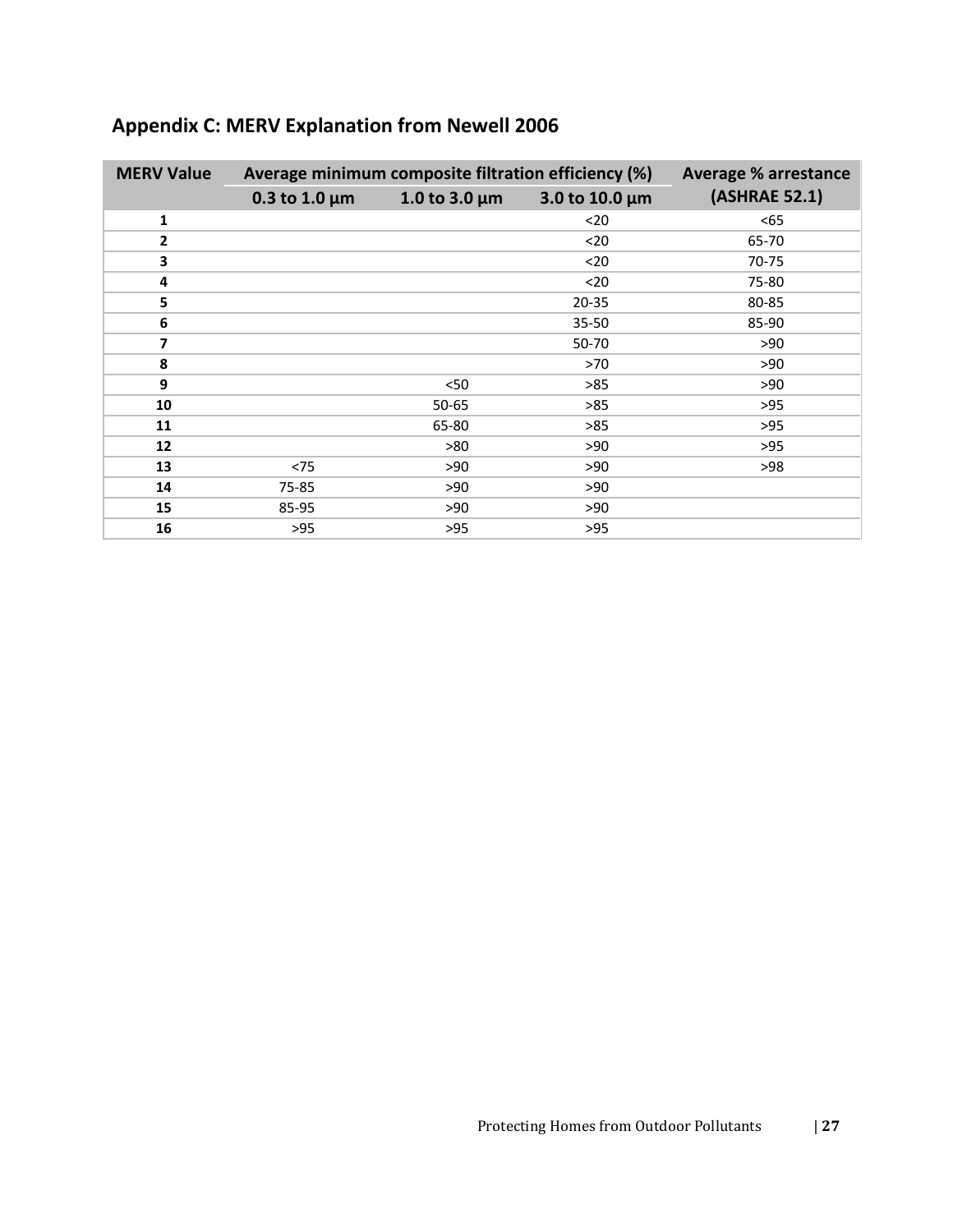# <span id="page-30-0"></span>**Appendix D: List of Questions Relating to Outdoor Air Pollutants in Houses**

#### **Airtightness**

- 1. How do indoor concentrations of airborne pollutants vary in response to differing building enclosure leakage rates and leakage characterization, as well as different types of air born pollutants? How does pollutant entry vary by pollutant size and type with the building leakage site characterizations, e.g. direct penetration such as gaps and cracks vs. indirect leakage through building cavities?
- 2. How do the building construction and/or building envelope materials influence infiltration rates and remediation options?
- 3. Many homes are so leaky that any effort to pressurize and filter air would be cost prohibitive. What options exist to pressurize a smaller zone within a home to enhance the air quality within that space?
- 4. Where natural night-time summer ventilation is used for cooling, are there strategies that can simultaneously reduce the entry of outdoor pollutants?
- 5. When driving forces are minimal as during a summertime inversion condition with little wind, what impact does house tightness have on pollutant entry?

#### **Monitoring & Measurement**

- 1. Do proxies exist that can be used to estimate pollutant entries through building enclosures? If so, what proxies work for what types of pollutants; e.g. given constant occupancy can monitoring CO2 be a useful indicator of actual air exchange rates?
- 2. How can low-cost particle counters be used effectively to inform occupants and help to calibrate the operation of air filtration strategies (run time, fan speed, location, filter type and maintenance)?
- 3. Assuming that small amounts of radon gas are present, can radon effectively be used as a tracer for all soil gas sources?
- 4. Can filter contents be analyzed in order to get an accurate understanding of pollutant sources, or does the age of the filter contents and interactions over time overwhelm what can be usefully obtained from lab analysis?
- 5. With the emergence of online residential air quality monitoring, what can be learned about their effective use, and what level of accuracy is needed to support appropriate behavior or modification of a intervention strategy?
- 6. How can the mapping of both local air quality data as well as health data be used to target communities for the development of customized building interventions?